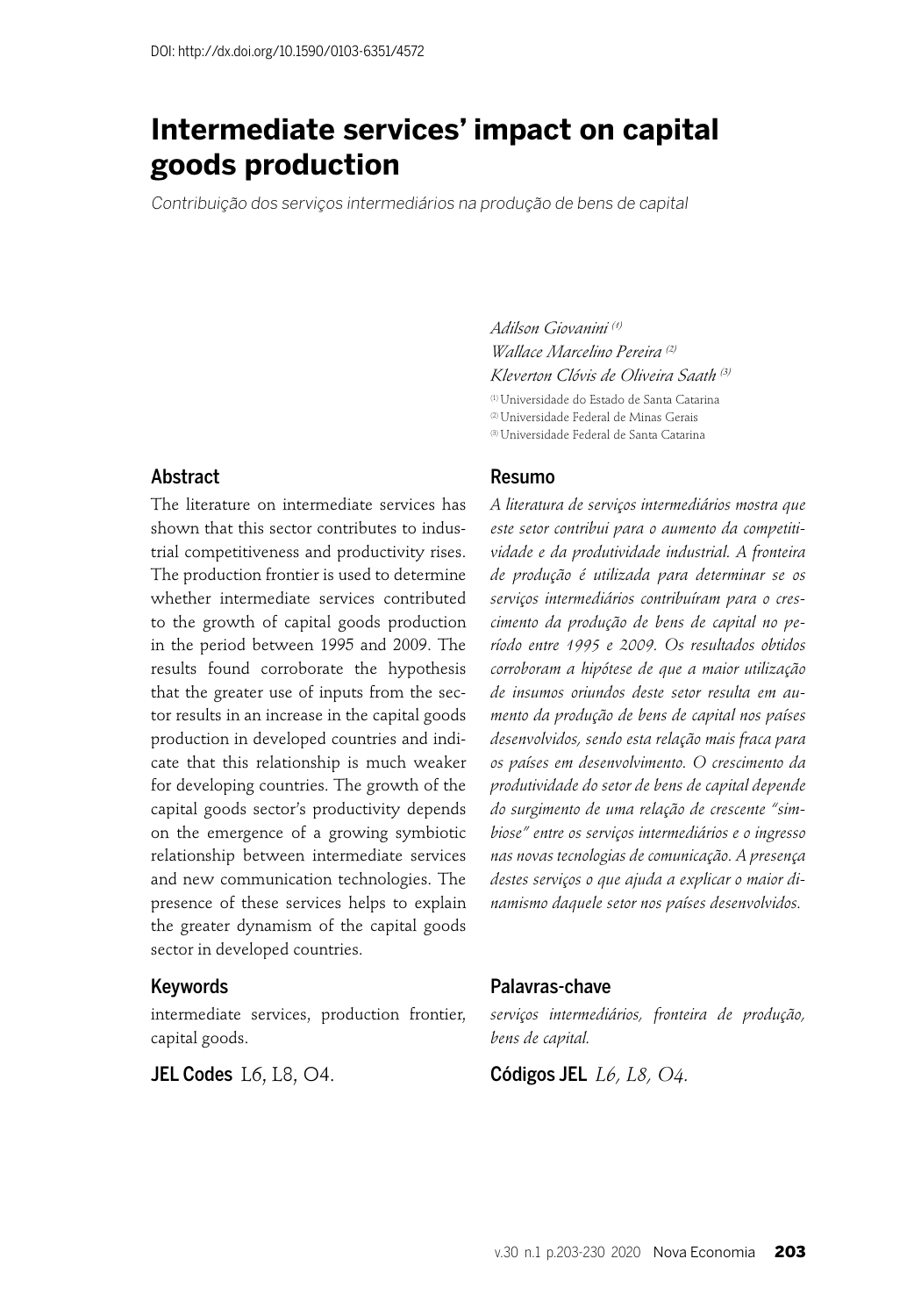# 1 **Introduction**

The capital goods sector is transversal to other industrial activities. It is responsible for supplying other sectors with the production means that they need. Productivity gains and innovation in this sector spread to others. This feature is the reason why it is considered to be a driving force for economies (MARSON, 2008).

The central role of the capital goods sector as a supplier of machines to other sectors causes its features to be reflected in national indexes of productivity and competitiveness. This sector contributes to the rise in productivity of other sectors. On the other hand, countries where the capital goods sector is not innovative and has low productivity are also countries with low international competitiveness as a result of the low level of productivity of other industrial activities (HITOMI, 1994; MARSON, 2008; ROSENBERG, 1963).

There is growing evidence that the economic growth and productivity gains created by the industry after the 1970s can be explained by the emergence of intermediate services, especially new communication technologies.1 In the past decades, such technologies have been responsible for carrying other sectors' technical progress, putting them at the same level of importance as the capital goods sector (CASTELLACCI, 2008).

According to Morrow *et al*. (2010), the contribution of new communication technologies and intermediate services varies among industrial activities. Watanabe (2015) argued that the literature on the subject lacks studies seeking to identify the influence of such services on specific industrial activities. Brynjolfsson and Mcafee (2014) showed that the capital goods sector has been profoundly altered by new communication technologies and that there is a relatively large literature on advanced manufacturing and Industry 4.0. They argued that the emergence of new service-intensive technologies<sup>2</sup> is drastically affecting industry. However, we did not find any studies showing the specific contributions of different service activities to capital goods production.

<sup>1</sup> Aboal and Tacsir (2018), Campos and Calandro (2008), Cruz-Moreira and Fleury (2003), Francois and Woerz (2008), Hesseldahl (2010), Linden *et al*. (2009), Lodefalk (2014), Nordås and Kim (2013), Tempest (1996) e Vu (2013).

<sup>2</sup> The literature on this topic, although recent, is vast. Here are some of the many articles on the topic: Fengque (2017), Georgakopoulos (2016), Michahelles (2017), Niggemann and Beyerer (2016) and Schuh (2015).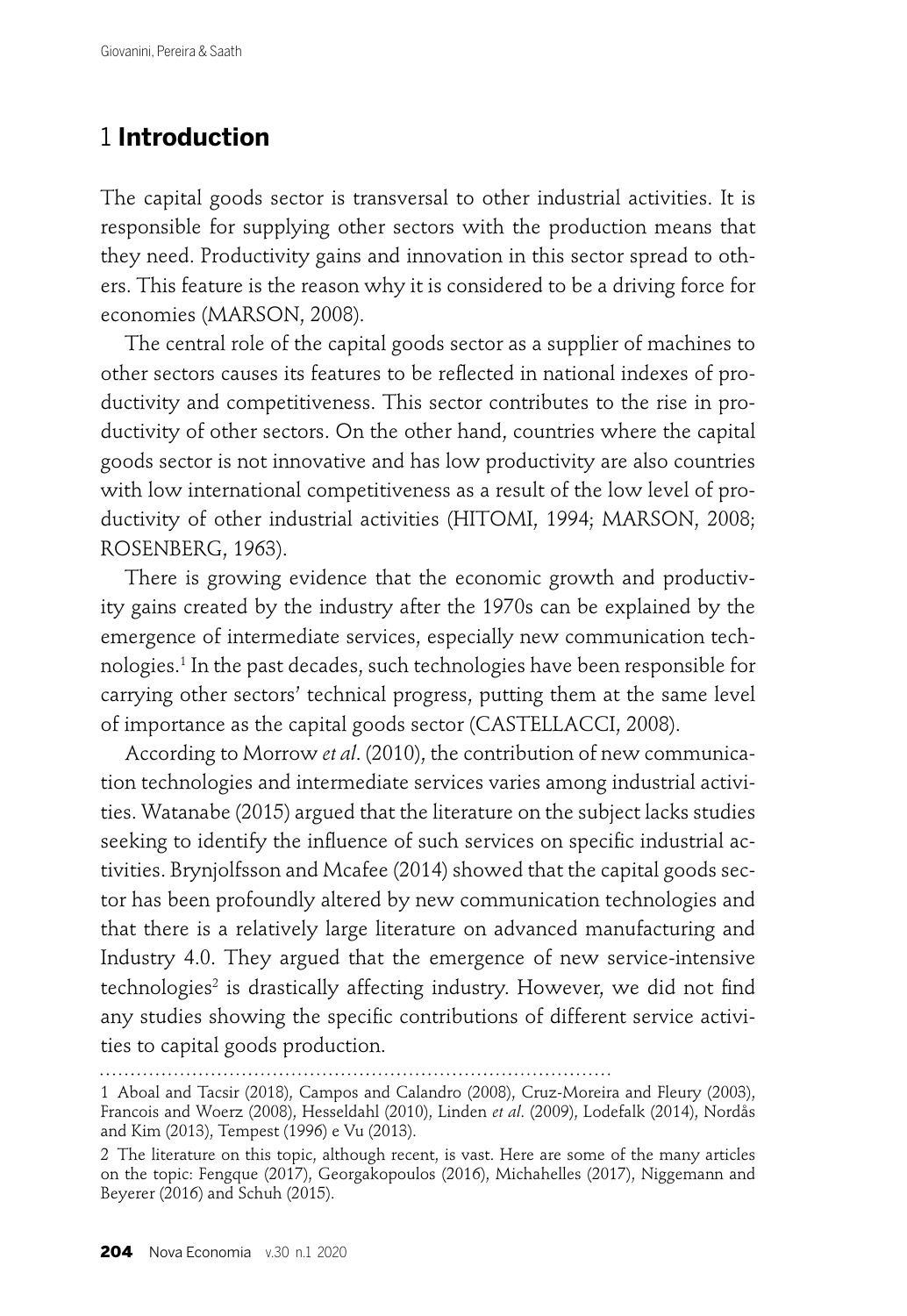Given the high transversality of capital goods activities and their strategic role as a driving force for other activities, a specific study is required to determine whether service activities influence the capital goods production capacity. Our hypothesis is that the expansion of the capital goods sector's production frontier depends on the presence of specific intermediate services and that there is a direct and positive relationship between them.

The existence of intermediate services is a distinctive feature of developed countries, and it contributes to these nations' competitiveness. On the other hand, the low development of intermediate services in developing countries hinders the emergence of adequate conditions for the development of the capital goods sector, jeopardizing these countries' production growth.

We used the stochastic frontier production function model developed by Aigner *et al*. (1977), Battese and Coelli (1995) and Meeusen and Van Den Broeck (1977) to measure the contribution of intermediate services to capital goods production. We used annual data from the World Input–Output Database for 33 countries, between 1995 and 2009, with a sample of 495 observations. We chose this sample based on the countries' relevance to the world economy and the size of their capital goods sector, given the data availability.

Besides this introduction, this paper has four sections. In the next section, we present a historical review of the literature on intermediate services. In section 3, we describe our data and the methodology used to estimate the production frontier. Section 4 contains the results. Finally, in the last section, we make some final considerations.

## 2 **Evolution of the theoretical framework about services**

The theoretical body and the debate about the service sector has an important contribution from Baumol (1967), who sought to understand the service sector and its relationship with the industrial sector. His ideas about this subject are known as "cost disease". He claimed that the growth in the service sector implies lower productivity of the economy due to the replacement of a dynamic sector (industry) with a less dynamic sector (services). Services have a lower level of productivity; however, the salaries in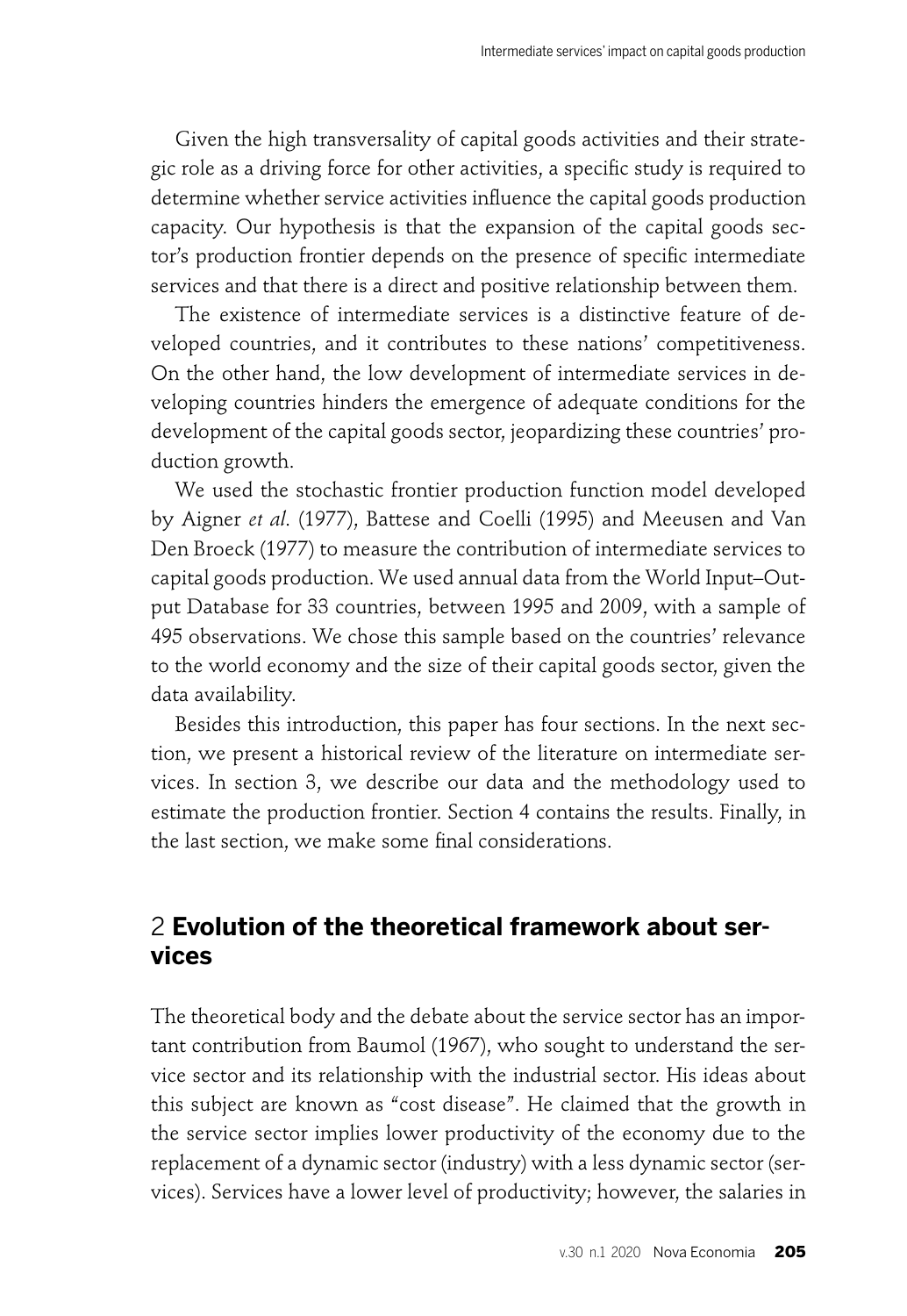this sector are consistent with the wages of the other sectors, leading to an increase in production costs and economic stagnation.

After the 1970s and 1980s, the consequences of the emergence of the paradigm of information and communication technologies (ICT) and research and development (R&D) activities in the service sector were discussed. Summers (1985) showed that service expenditures increased proportionally more than the increase in nominal income. Roach (1988) found evidence that, since the 1980s, the capital stock in the service sector, mainly ICT, has started to show higher growth rates than the other sectors. In addition, Browning and Singelmann (1978) presented a new classification for the sector, distinguishing it into intermediate services (those used by companies) and final services (those demanded by consumers).

The studies conducted since the 1990s have been carried out amid the reversal of the growth rates of the American economy and the consolidation of services as essential to the globalization process, in the sense that they reduce transport costs and increase energy infrastructure and aggregation of value.<sup>3</sup> This can be approached through the global value chain (GVL) literature. Studies in this area have shown that, since the 1970s, competition between multinational companies has led to a process of redistribution of activities according to each country's advantages, which has resulted in developed countries specializing in services and developing countries specializing in manufacturing activities, linked to the assembly process of industrial products.4

This phenomenon can be explained by the fragmentation of production, which refers to the process through which the productive dynamics happens in different companies, each specializing in specific activities of the GVLs (FLÔRES JÚNIOR, 2010). According to Carneiro (2015), the division of production into a larger number of stages increases productivity but creates the need to coordinate the activities of the various agents involved, and the complexity of coordination increases with an increase in the number of steps into which the production is divided. The optimal number of steps depends on the trade-off between the gains obtained

<sup>3</sup> Arbache (2014), Berlingieri (2013), Di Cagno and Meliciani (2005), Francois and Woerz (2008), Guerrieri and Meliciani (2005); Linden *et al*. (2009); Oliveira and Von Hippel (2011), Unctad (2013) and Unesco (2015).

<sup>4</sup> Bernhofen *et al*. (2016), Copeland (2013), Corrêa (2016), Evans and Annunziata (2012), Iapadre and Memedovic (2010), Nordås (2008), Milberg and Winkler (2013), Miles (2008), Sarti and Hiratuka (2010) and Unctad (2013).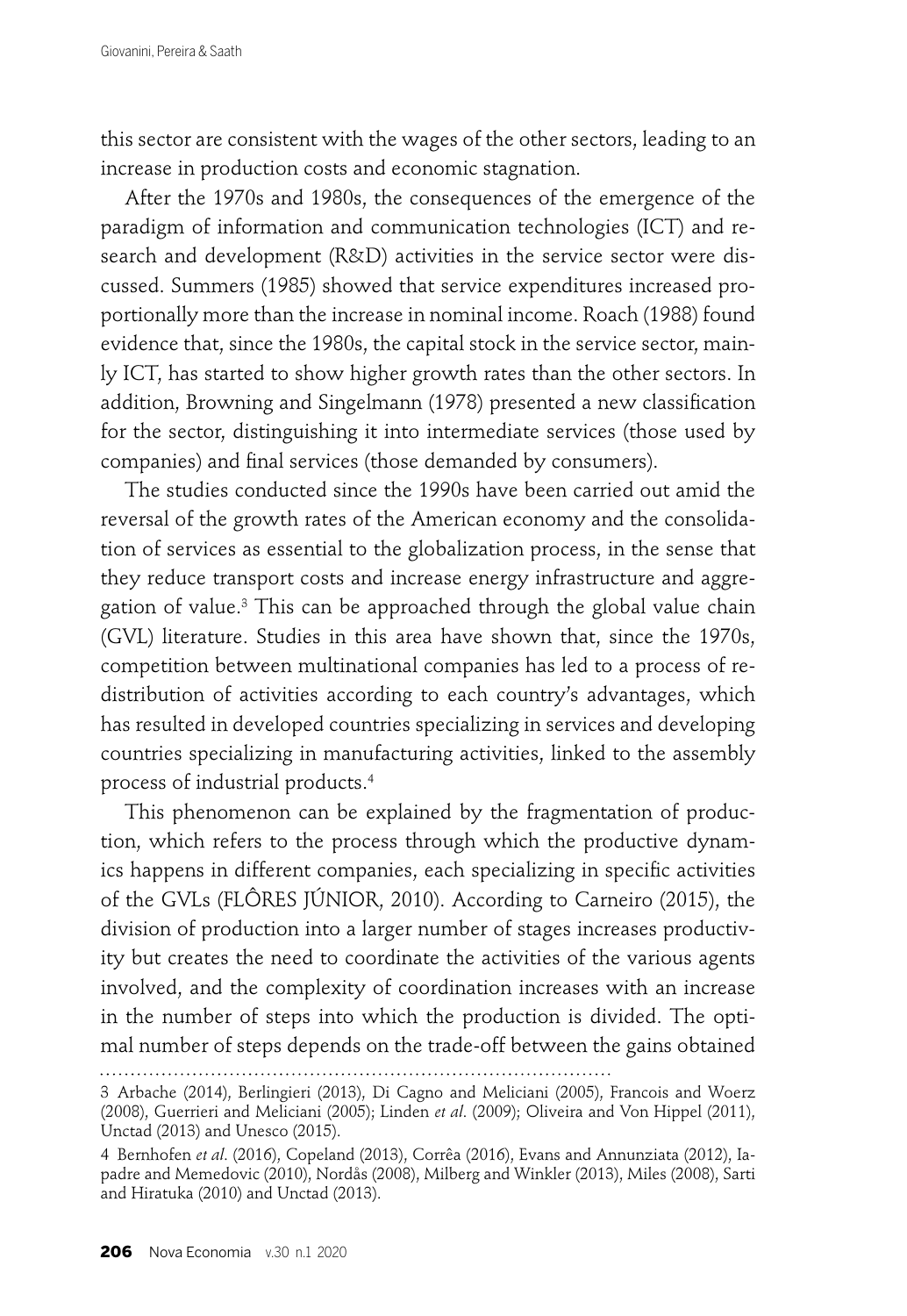from the specialization and the costs incurred by the coordination of the work (BALDWIN; LOPEZ-GONZALEZ, 2013).

That being said, services contributed to the reduction of trade costs from the 1980s through the development of transportation systems and the containerization of products as well as the development of new communication technologies. $^5$  The result was scattered international productive organization of goods and services in value chains, with specialization of firms and countries no longer in the exporting of different products but in different manufacturing and service activities (such as design, logistics and marketing), which provoked the rise of foreign direct investment flows (CARNEIRO, 2015).

As pointed out by ARAUJO JÚNIOR (2013), the increase in the relative importance of services can be explained by the vertical specialization process. Whenever a company outsources or acquires inputs that were previously produced internally, new activities are generated, not only for the supplier of these inputs but also for the providers of different services, such as transportation, insurance and financial intermediation.

This is a hierarchy, at the top of which is the firm that owns the brand, with greater qualification and greater conditions of value capture. Following it are the local producers, which are responsible for some stages of product development and physical production; these can be divided into first- and second-tier suppliers (ERNST, 2005; ERNST; KIM, 2001).

First-tier suppliers have specific strategic assets and specific skills that are difficult to replicate (brand, technology and market knowledge), which give the leading company the control over the process, the establishment of negotiation parameters, the format of contracts and the quality standards to be followed by the other participants in the chain. These assets are in such areas as design review, prototype building, pilot production and mass production, that is, R&D (SARTI; HIRATUKA, 2010). Second-tier suppliers have advantages only in mass production and standardized activities.

As pointed out by Nonnenberg (2013), the transition from mass production to first-tier supplier demands high investments in the transfer and absorption of technology and in workers' qualification. This is achieved only

<sup>5</sup> The service literature began to incorporate a Neo-Schumpeterian approach to explain the contribution of services to economic growth. For more details, see: Ahmed (2017), Francois and Woerz (2008), Freeman and Soete (2008), Franke and Kalmbach (2005), Lodefalk (2014), Marsh (2012), Nordås (2008) and Nordås and Kim (2013).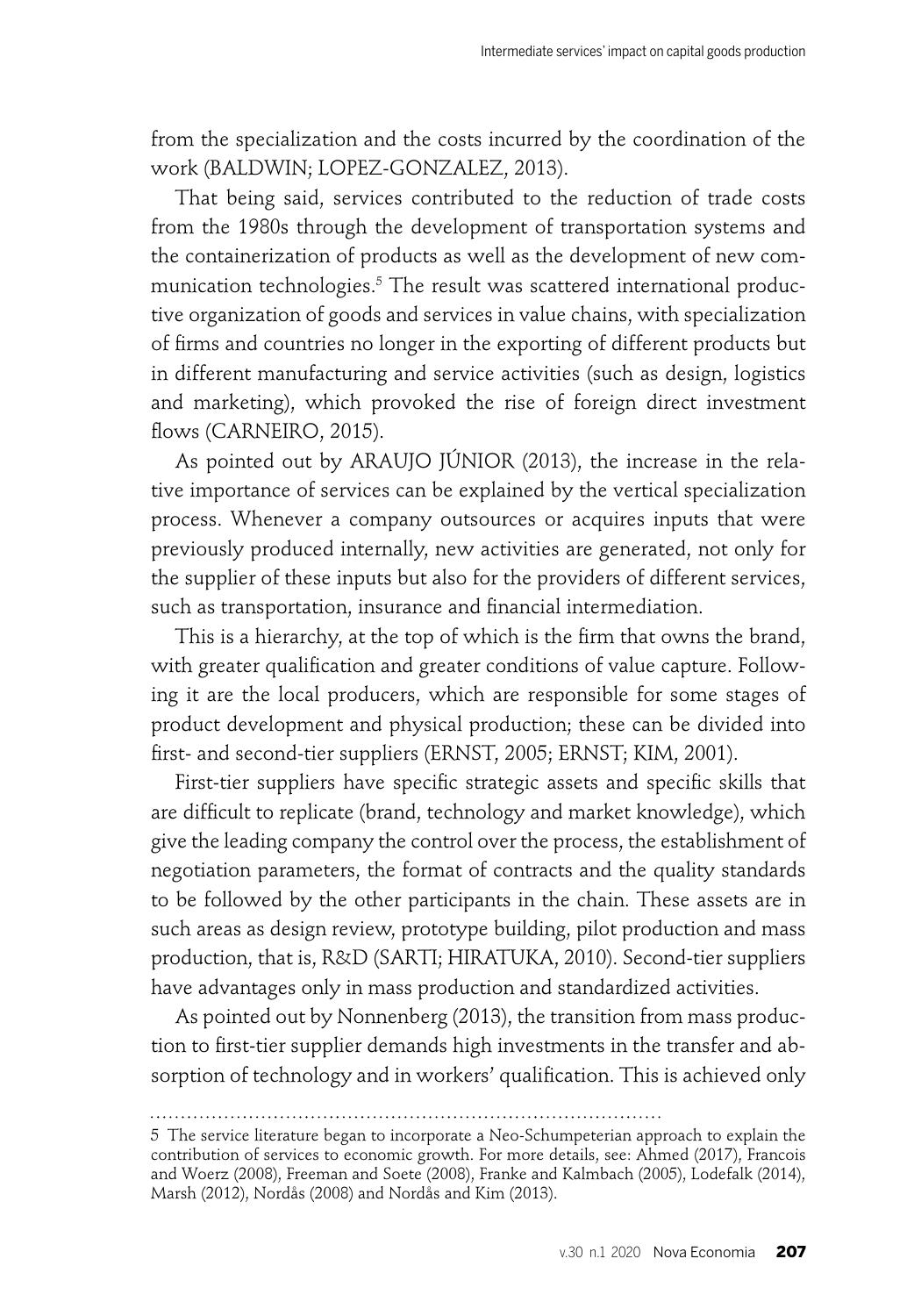by firms that can develop internal competencies that allow the mastery of strategic technological processes, the absorption of new technologies and dialogue on an equal basis with the firms that hold the knowledge. Thus, countries where companies are brand owners and, to a lesser degree, are first-tier suppliers capture a greater proportion of the value generated by global chains. On the other hand, countries that fail to develop these strategic assets remain in a lower position, capturing a smaller proportion of the value generated in these chains.<sup>6</sup>

The 1990s ushered in a new phase in international economic dynamics. In view of the rise in data processing complexity, the development of software and applications and the expansion of communication dynamics, Bell and Pavitt (1997) created the term "information intensive", which includes all services linked to financial activities, retail, publications and telecommunications. The increasing interactivity between consumer and service provider led Buzzacchi *et al*. (1995) to indicate the need to study the different forms of service provision, ranging from the integration of supply chains to integrated logistics services, especially regarding the activities linked to knowledge-intensive services.

The evolution of the service sector caused Oulton (2001) to question Baumol's (1967) "cost illnesses" hypothesis. Taking the classification proposed by Browning and Singelmann (1978), these authors argued that the "cost disease" occurs only if the productivity growth in the industry results in a rise in the participation of the final services in the added value.

However, an increase in services' share in the value added does not occur through the growth of final services' share. What we actually see is a decrease in the participation of the latter and an increase in the participation of intermediate services. Given that these services are used as inputs by industry, small growth rates in their productivity are enough to increase the productivity of the economy. The literature on knowledgeintensive services (KIBSs) has stated that these provide the industry with the necessary knowledge and contribute to the generation of innovations in the industrial sector. In many cases, industrial innovations only occur in the presence of intermediate services (HERTOG, 2000; MILES, 2008; MILES *et al*., 1994, 1995; MULLER; ZENKER, 2001).

<sup>6</sup> Campos and Calandro (2008), Cruz-Moreira and Fleury (2003), Gereffi and Frederick (2010), Hesseldahl (2010), Linden *et al*. (2009), Nonnenberg (2013), Shih (1992) and Tempest (1996).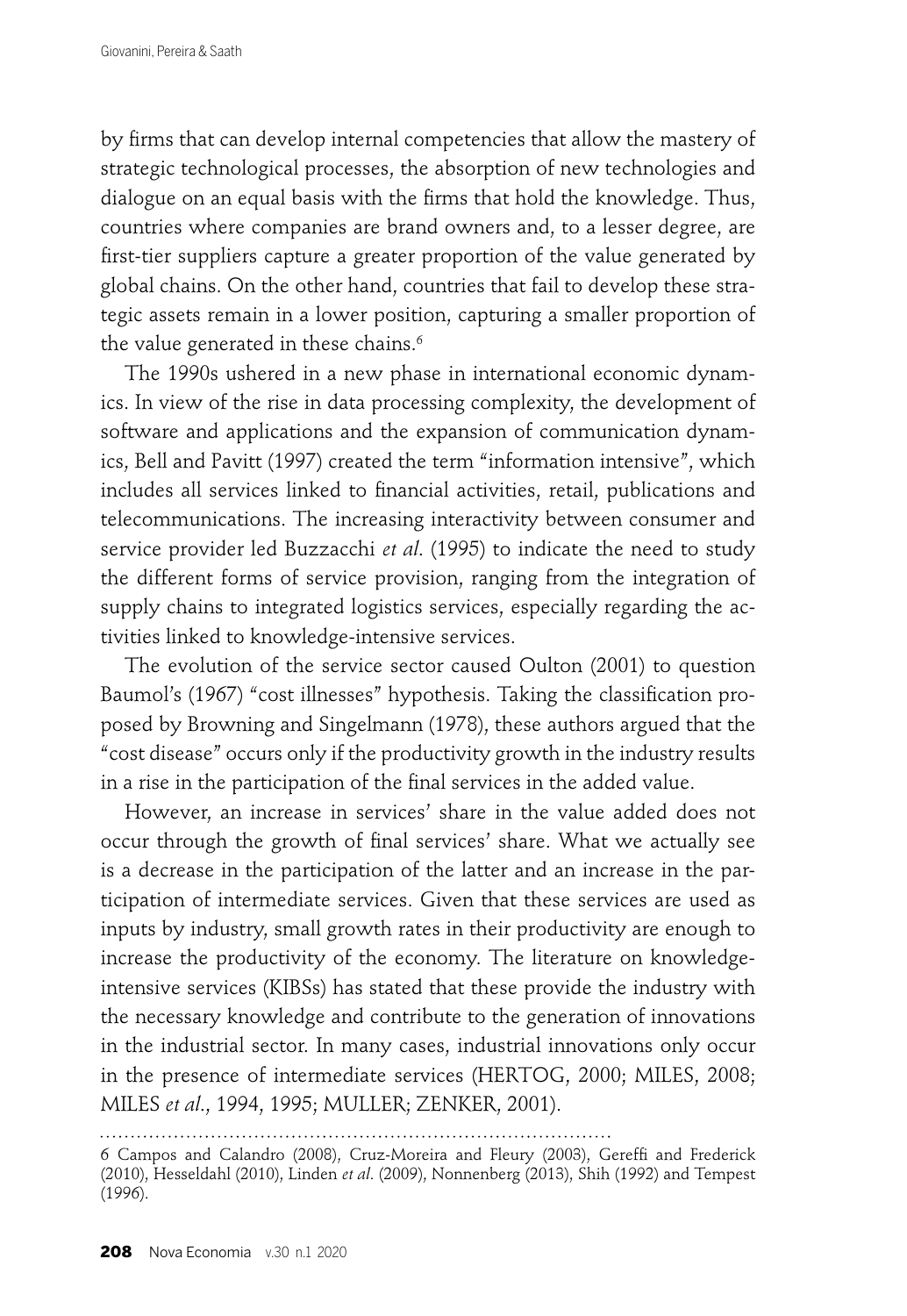Recent evidence has shown that intermediate services are also subject to Kaldor's laws. These services have economies of scale and are able to generate self-sustained income growth (DASGUPTA; SINGH, 2007; DI MEGLIO *et al*., 2015; GIOVANINI; AREND, 2017).

Another growing stream of research has analysed the participation of services in industry, of which it is worth highlighting the taxonomy created by Castellacci (2008). This taxonomy considers the service–industry interaction, contemplating how this interaction contributes to the emergence of innovations. According to Arbache (2014), services are assuming increasing importance in explaining economic dynamics.

Two trends explain the increase in the interrelationship between services and industry: 1) the rise in the share of services and 2) the outsourcing of business-related services, such as research and development, financing and logistics. An analysis for the OECD (Organization for Economic Co-operation and Development) countries revealed that the share of services has increased in all industrial sectors except for oil refining (NORDÅS, 2008).

As a result, the breakdown of final goods sold to consumers in services and industry is increasingly inadequate, since a growing quantity of products is sold in "packages" incorporating physical production and services symbiotically. This applies especially to the most technologically advanced products, which have a greater amount of services incorporated into their final value (ARBACHE, 2015).

In this sense, intermediate services can be divided into two groups, namely: 1) value services and 2) cost services. Value services include activities that add value to production, resulting in an increase in the market price, productivity and return on capital. Cost services influence the competitiveness of firms and increase production efficiency but do not result in product differentiation or an increase in the sales value (ARBACHE, 2014; PILAT, WÖLFL, 2004).

The importance of cost services and value services varies with products and depends on the interaction between services and industry (PILAT; WÖLFL, 2004). Cost services are more important to ensure competitiveness for industrial sectors that produce commoditized products that are more homogeneous, being found in developing countries. Value services, in turn, are more important in developed countries, in which it is possible to achieve product differentiation, that is, the capital goods sector (MOREIRA, 2015; UNCTAD, 2013; UNESCO, 2015).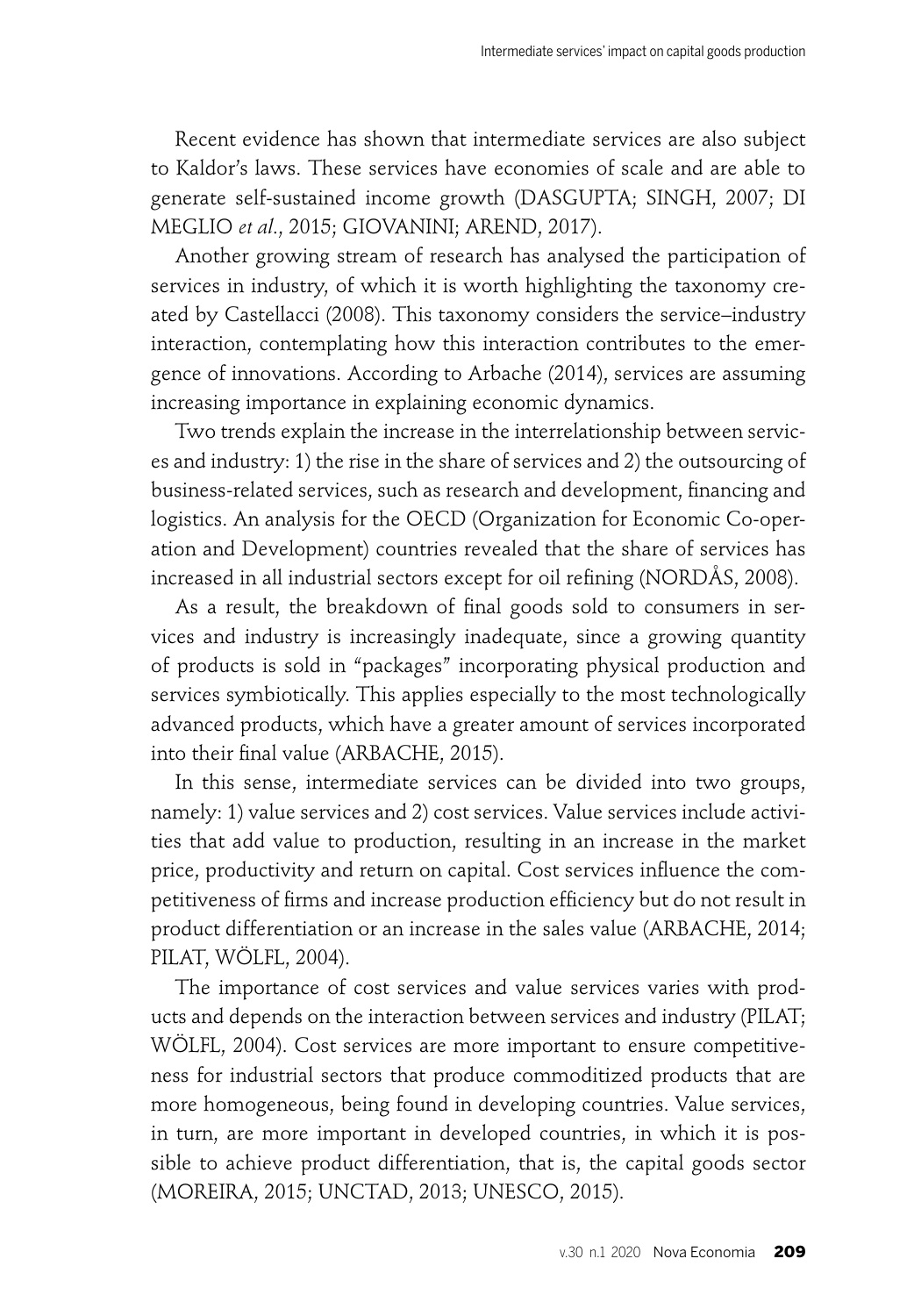In addition, the participation of services as an intermediate input of industry varies between countries. Industrial activities are more dependent on the service sector as a supplier of intermediate inputs than other economic activities (ACEMOGLU *et al*., 2007; NORDÅS, 2008). Thus, the increasing share of services as an intermediate input for industry means that the appropriate allocation of services exerts ever-greater influence on industrial productivity. In this sense, unproductive and low-quality services result in more expensive finished goods of poorer quality. The absence of adequate intermediate services may inhibit and even prevent the manufacturing of industrial products.7

More recently, the literature on advanced manufacturing and Industry 4.0 has stated that the emergence of new service-intensive technologies (cyber-physical systems, the Internet of Things, 3D printers and intelligent systems) will contribute to the dynamism and growth of industrial productivity. The development of these technologies will profoundly affect the industrial sector and depend on the ability of countries to develop sophisticated service activities.<sup>8</sup>

## 3 **Manufacturing production and the intermediate service sector in the international scenario**

The left panel in Figure 1 shows the share of services in the total trade for each country. All the countries accounting for more than 25% of services in total exports are developed countries, India and Japan being the only exceptions, with 29% and 23% in 2016. Among the developing countries, Australia, Brazil and Russia stand out, with shares of 23%, 23% and 21% in the same year, respectively. The share of the other Asian countries' services in the total trade was minimal. In 2016, the share of South Korea, China and Indonesia was only 18%, 16% and 16%, respectively. All countries' share of services in the total trade grew in the analysed period, India, Italy, Indonesia, South Africa and Turkey being the only exceptions.

Given the marketable nature of modern services, it is possible to measure relatively well the degree of development of these services in a coun-

<sup>7</sup> Amiti *et al*. (2005), Berlingieri (2013), Francois and Woerz (2008) and Nordås (2008).

<sup>8</sup> Fengque (2017), Georgakopoulos (2016), Michahelles (2017), Niggemann and Beyerer (2016) and Schuh (2015).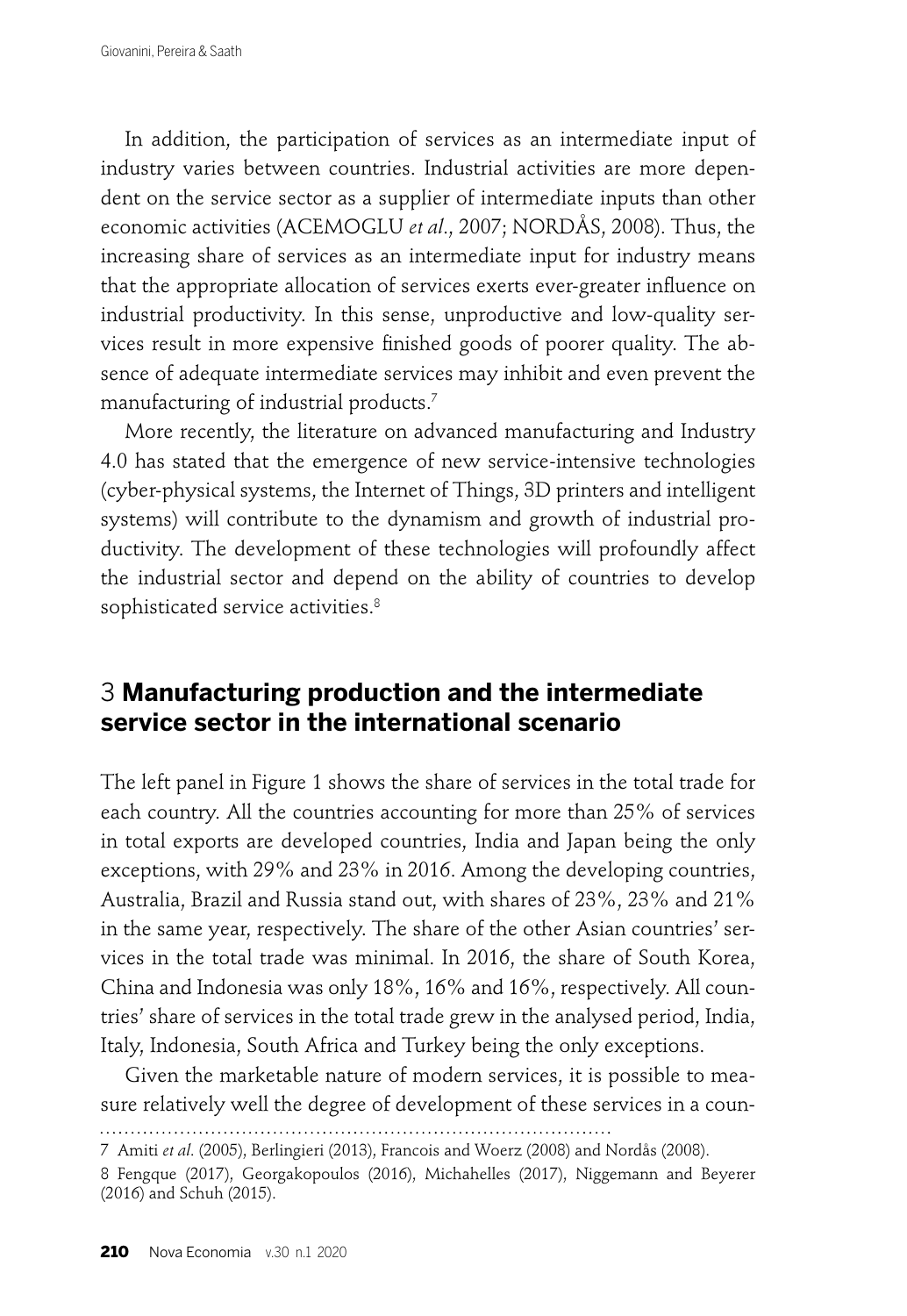try. The data show that China's development process is distinct from that of South Korea. China's industrial development occurs in parallel with an increase in the share of the service sector in its total trade, which has a small share in world trade but grew significantly between 2005 and 2016 from 12% to 16%.

Figure 1 Services' share in the total trade per country (%) (A) and machinery and equipment production of the 13 largest producers (billion US\$) (B)



Source: UNIDO.

The right panel in Figure 1 shows the production of machinery and equipment of the 13 largest producers in the years 2000, 2011 and 2015. The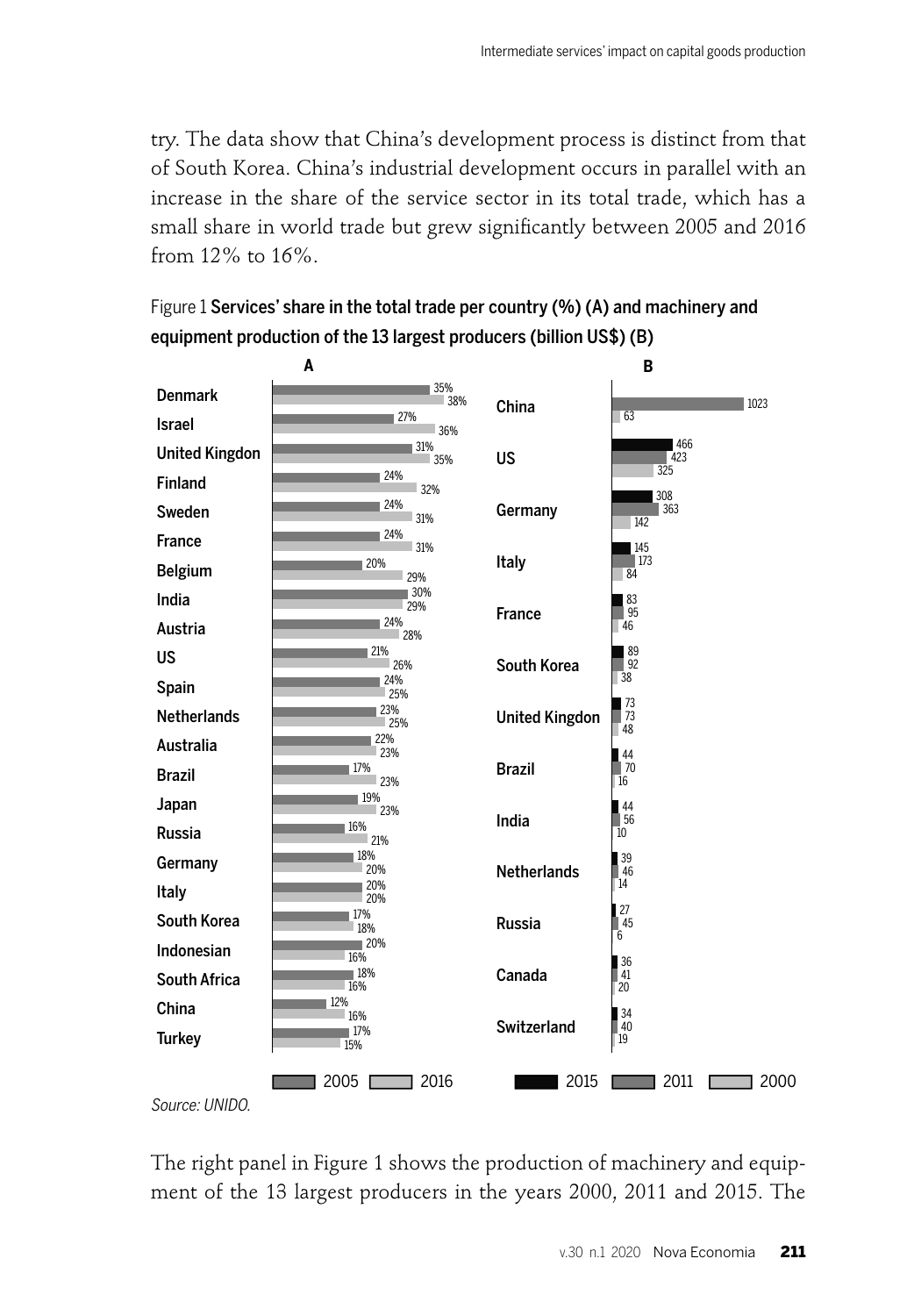data compiled in this figure show the growth of Chinese production at the expense of most other countries. In 2011, it was the largest producer of machinery and equipment, at US\$1,023.00 billion, followed by the United States and Germany, with US\$ 466.00 billion and US\$308.00 billion in 2015, respectively. In the period from 2011 to 2015, only four countries reported no decline in production, namely Singapore, the United States, Turkey and the United Kingdom, with average annual growth of 4%, 2%, 1% and 0%, respectively.

|                                                                              | <b>Index number</b> |
|------------------------------------------------------------------------------|---------------------|
| Input                                                                        |                     |
| Machinery and equipment production                                           | 159                 |
| Water transportation                                                         | 240                 |
| Mail and telecommunications                                                  | 224                 |
| <b>Health care</b>                                                           | 222                 |
| Air transportation                                                           | 202                 |
| <b>Public administration</b>                                                 | 200                 |
| <b>Rent M&amp;E</b>                                                          | 157                 |
| Accommodation                                                                | 155                 |
| Average high                                                                 | 147                 |
| Other services                                                               | 147                 |
| Electricity                                                                  | 145                 |
| <b>Domestic services</b>                                                     | 138                 |
| Construction                                                                 | 138                 |
| Average low                                                                  | 134                 |
| Education                                                                    | 131                 |
| <b>Auxiliary transport activities</b>                                        | 129                 |
| Sale, maintenance and repair of motor vehicles and motorcycles; sale of fuel | 128                 |
| Real estate activities                                                       | 118                 |
| Wholesale                                                                    | 114                 |
| <b>Ground transportation</b>                                                 | 111                 |
| Retail                                                                       | 111                 |
| <b>Primary inputs</b>                                                        | 102                 |
| <b>Financial intermediation</b>                                              | 90                  |

Table 1 Inputs used by the machinery and equipment sector in 2009, average index number (1995 = 100)

Source: World Input Output Database.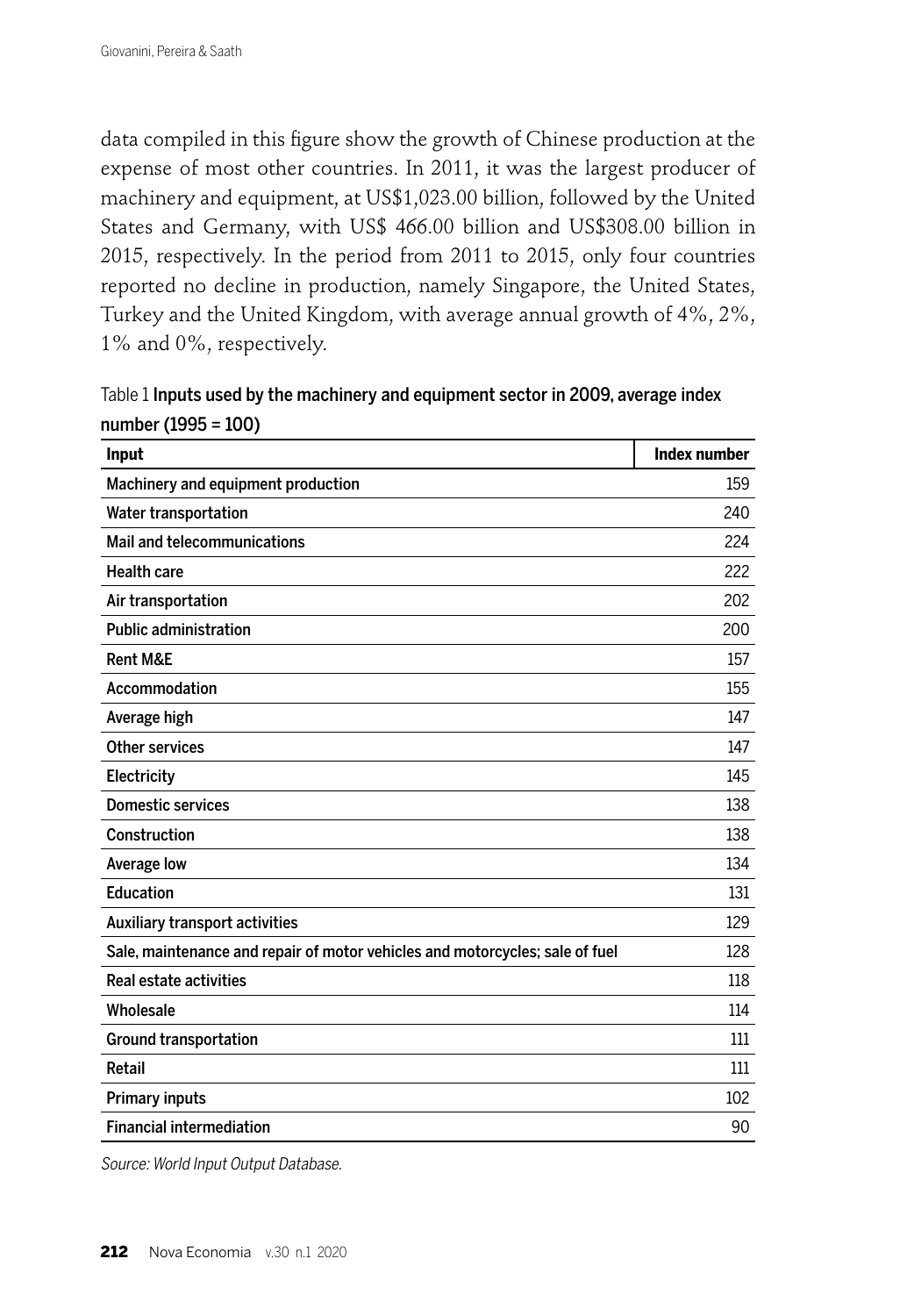The data show that the share of Asian countries in the world production of manufactured products has grown. This movement has been accompanied by the production of ICT and machinery and equipment. However, the analysis of the data on service trade shows that these countries still have low service exports, which are concentrated in developed countries.

Table 1 shows the index number (1995 = 100) for each input amount used by the machinery and equipment sector in 2009.<sup>9</sup> The inputs that registered the highest growth were water transportation, with an index number equal to 240 in 2009, followed by mail and telecommunication, 224, and health and social work, 222. Air transport, public administration and rental of machinery and equipment follow, with 202, 200 and 157, respectively.

In sum, the only input of which the use shrank was financial intermediation. These data show that the services of ICT, transport and rental of machines and equipment are among those that presented greater accumulated input growth.

# 4 **Data and statistical procedure**

### 4.1 Our data

Table 2 shows the data used to perform the above estimation. Obtaining sector-by-sector data was a major challenge, since traditional sources, such as Groningen, do not provide a broad sample of disaggregated data for the intermediate service sector. The solution was to use data extracted from the World Input–Output Database (TIMMER, 2015), as this source provides disaggregated data for 33 sectors and 40 countries. All intermediate inputs considered were deflated by the intermediate input inflation indicator, provided by the World Input–Output Database (TIMMER, 2015). The year 1995 was defined as the basis.

9 According to Farias (2015), the index number is calculated as follows:  $I_t = \frac{VA_t}{VA}$ , where *VA* is the value added,  $I_t$  is the index for period  $t$  and  $b$  is the base period. *VAb* =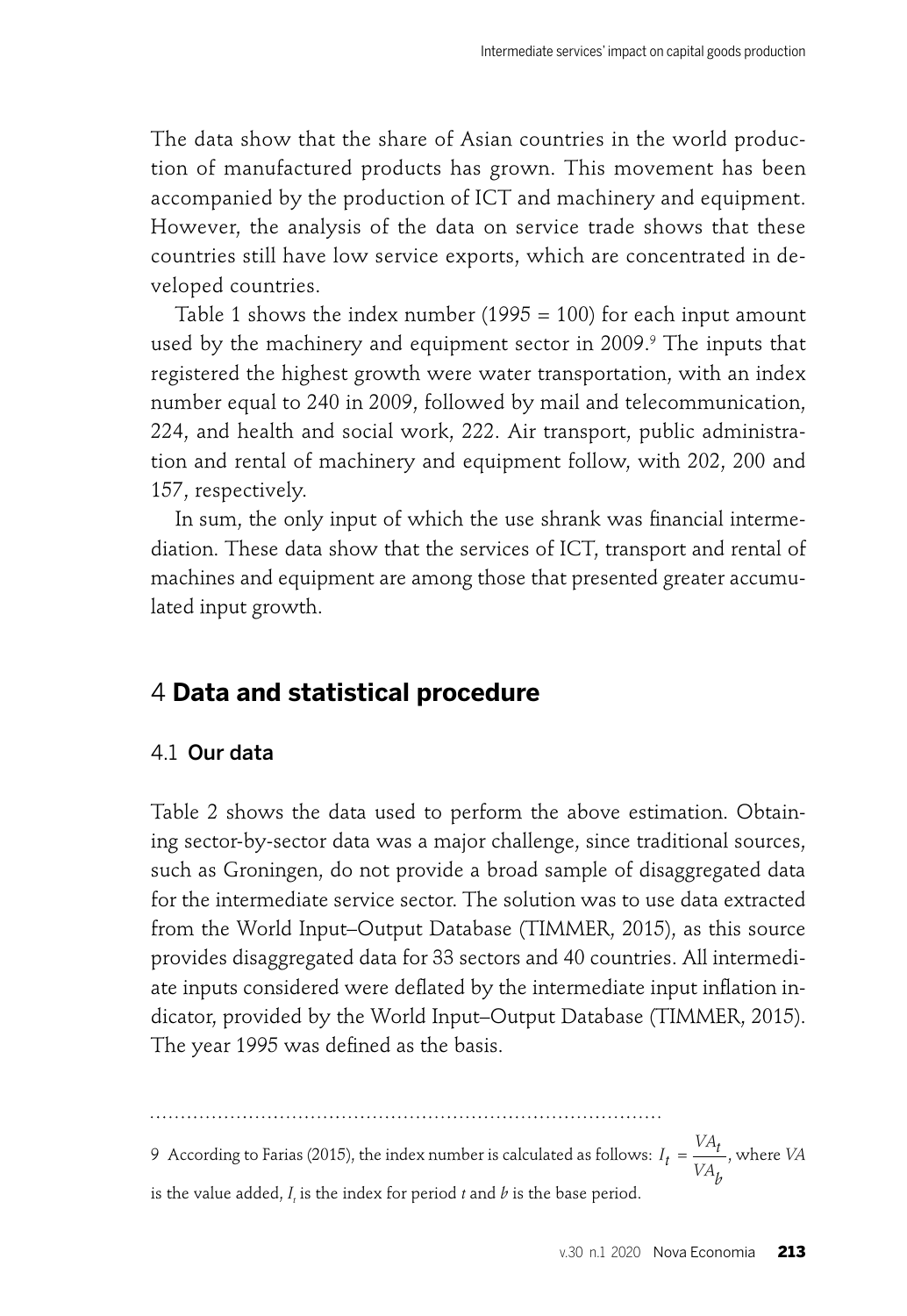| <b>Name</b>                  | <b>Description</b>                                                                                                                                                                                                                                                                                                                                                                                                                                          | Source               |
|------------------------------|-------------------------------------------------------------------------------------------------------------------------------------------------------------------------------------------------------------------------------------------------------------------------------------------------------------------------------------------------------------------------------------------------------------------------------------------------------------|----------------------|
| VA                           | Gross value added of the capital goods sector at<br>1995 prices                                                                                                                                                                                                                                                                                                                                                                                             | World Input-Output   |
| K                            | Real fixed capital stock of the capital goods sector                                                                                                                                                                                                                                                                                                                                                                                                        |                      |
| L                            | Total hours worked in the capital goods sector                                                                                                                                                                                                                                                                                                                                                                                                              | World Input-Output   |
| Industry                     | Quantity of inputs from industry*                                                                                                                                                                                                                                                                                                                                                                                                                           | World Input-Output   |
| Value                        | Mail and telecommunications: financial intermedia-<br>tion; rental of M&Eq and other business activities*                                                                                                                                                                                                                                                                                                                                                   | World Input-Output   |
| Cost                         | Land transportation; water transportation; air trans-<br>portation; other supportive and auxiliary transport<br>activities; travel agency activities*                                                                                                                                                                                                                                                                                                       | World Input-Output   |
| PuA                          | Public administration and defence; compulsory<br>education; social security; health and social work                                                                                                                                                                                                                                                                                                                                                         | World Input-Output   |
| <b>Others</b>                | Electricity, gas and water supply; construction;<br>sale, maintenance and repair of motor vehicles<br>and motorcycles; sale and retail of fuel; wholesale<br>and commission trade, except motor vehicles and<br>motorcycles; retail, except motor vehicles and<br>motorcycles; repair of household goods; hotels and<br>restaurants; real estate activities; other community,<br>social and personal services; private households<br>with employed persons* | World Input-Output   |
| <b>ICT</b>                   | Mail and telecommunications*                                                                                                                                                                                                                                                                                                                                                                                                                                | World Input-Output   |
| <b>Inflation</b>             | Gross value added price level                                                                                                                                                                                                                                                                                                                                                                                                                               | Penn World Table 9.0 |
| Inflation deviation          | Brazilian inflation subtracted from US inflation                                                                                                                                                                                                                                                                                                                                                                                                            | Penn World Table 9.0 |
| Government<br>consumption    | Government consumption as a percentage of GDP                                                                                                                                                                                                                                                                                                                                                                                                               | Penn World Table 9.0 |
| Exchange rate                | Relative exchange rate, base: 1995 United States<br>exchange rate                                                                                                                                                                                                                                                                                                                                                                                           | Penn World Table 9.0 |
| Sophistication<br>of exports | Level of sophistication of exported goods                                                                                                                                                                                                                                                                                                                                                                                                                   | Penn World Table 9.0 |
| н                            | Human capital index                                                                                                                                                                                                                                                                                                                                                                                                                                         | Penn World Table 9.0 |

Source: Compiled by the authors.

Note: \* Used as intermediate inputs by the capital goods sector.

To understand better how intermediate services affect the production of capital goods, four regressions were estimated through two distinct sectorial and spatial cuts. Initially, the sample was divided into two sets: developed countries (Austria, Canada, Germany, Denmark, Spain, Finland,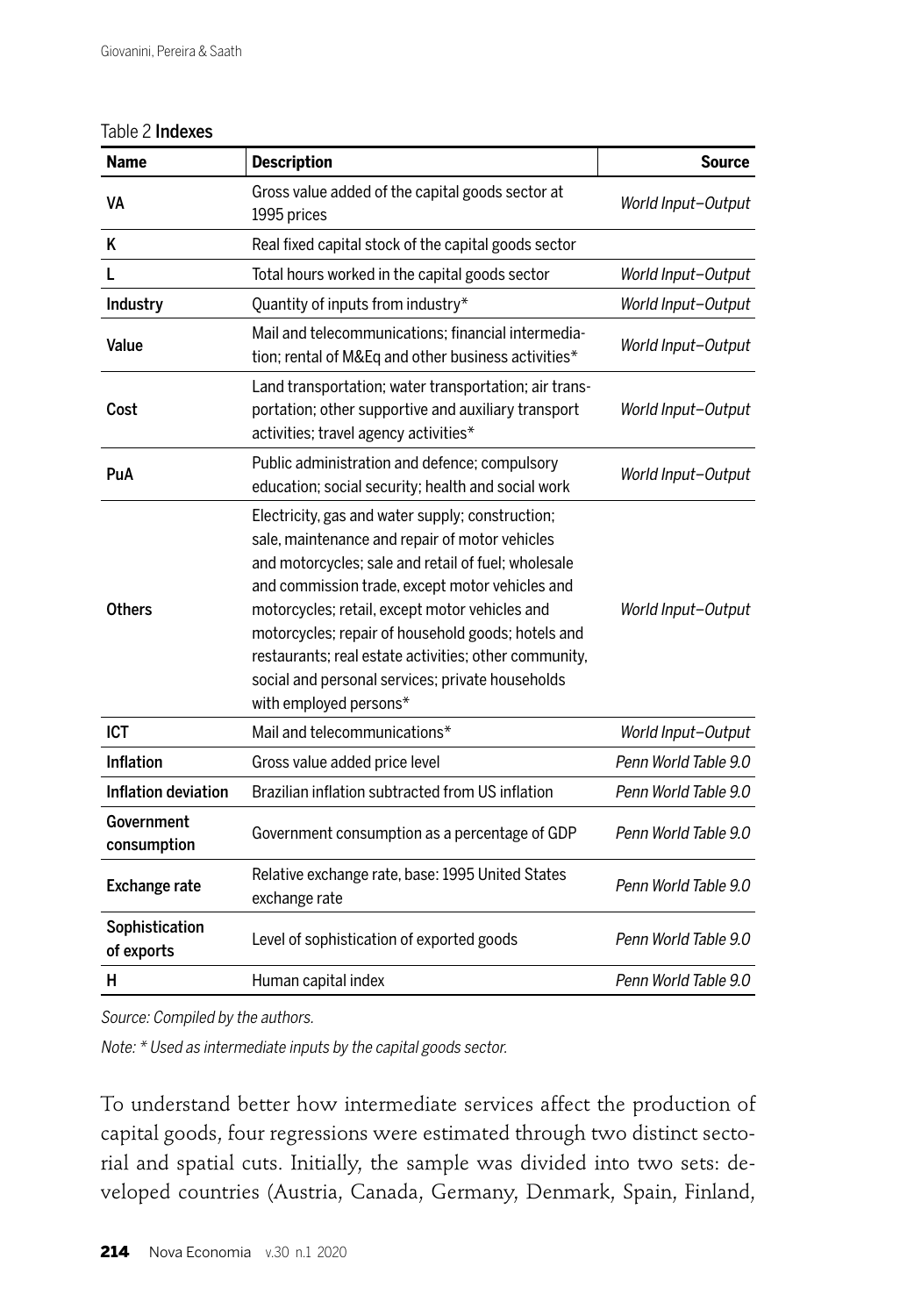France, Ireland, Italy, Japan, the Netherlands, Portugal, Sweden and the United States) and developing countries (Australia, Brazil, Cyprus, the Czech Republic, Estonia, Greece, Hungary, India, Latvia, Mexico, Malta, Poland, Russia, Slovenia and Turkey). One of the limitations of this methodology was the need for a large sample of observations, which required the addition of Eastern European countries, which have the least expressive capital sector.

Once the spatial cut had been defined, the next step was to establish the two sectorial cuts that we used. The first cut disaggregated the 35 economic activities into 6 categories: industry, which includes all industrial activities; cost services; value services; public administration; and other service activities. The activity of mail and telecommunications was not grouped with any other, and we considered it as a variable in the estimated model.

For the second sectorial cut, we estimated a model with the lowest possible aggregation of activities. As the sample had a limited size, it was not possible to estimate regressions for all activities, and it was necessary to resort to aggregation again. Industrial activities were aggregated into two categories: 1) medium-low<sup>10</sup> and medium-high<sup>11</sup> technological intensity activities and 2) five service activities, which were aggregated in the item "other activities".<sup>12</sup> This cut allowed the identification of specific service activities' effect on the production of capital goods.

### 4.2 Statistical procedure

The capital goods sector's production function is obtained using the stochastic frontier production method, proposed by Aigner *et al*. (1977). This method was improved and later used by Battese and Coelli (1995):

$$
\ln Y_{ii} = \alpha_1 + \alpha_2 \ln K_{ii} + \alpha_3 \ln L_{ii} + \sum_{l=1}^n \alpha_l \ln I_{l,ii} + u_{ii},
$$
\n(1)

<sup>10</sup> Food, beverage and tobacco; textiles and clothing; leather and footwear; wood and wood and cork products; pulp, paper, printing and publishing; coke, refined petroleum and nuclear fuel.

<sup>11</sup> Chemicals; rubber and plastics; other non-metallic minerals; basic metals and produced metal; machines and equipment; electrical and optical equipment; transportation equipment; recycling.

<sup>12</sup> Hotels and restaurants; administration and public defence; health and social work; other community, social and personal services; private households with employees.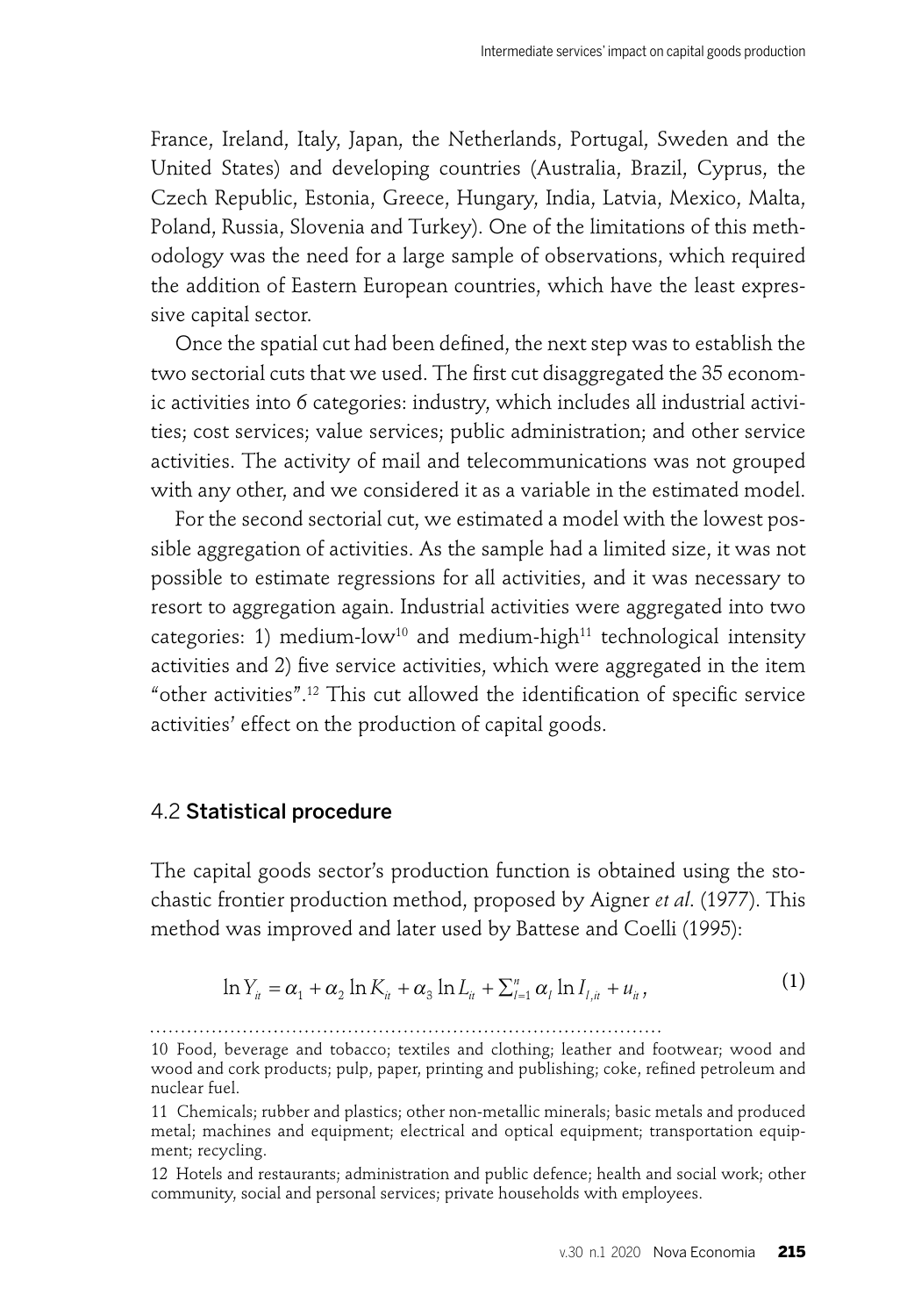where  $Y_i$  is the capital goods sector's value added of country *i* in period *t*, in millions;  $K_{\mu}$  is the stock of physical capital of country *i* in period *t* for the capital goods sector, in billions;  $L_i$  is the number of hours worked in the capital goods sector in country *i* in period  $t$ ;  $I_{1,i}$  is a vector of intermediary inputs defined according to the two sectorial cuts described in the previous subsection;  $\alpha_i$  is constant; and  $u_i$  is the error term.

# 5 **Results of the estimated models**

Table 3 shows equation (1)'s estimated coefficients for aggregate activities. The results indicate that the capital factor is significant at the 90% confidence level for developed countries. A change of 1% in the amount of capital employed results in a change of 0.333% in the production of capital goods. This result confirms the importance of capital, which is the variable with the highest coefficient.

|                              | <b>Developed countries</b> |                       | <b>Developing countries</b> |                       |
|------------------------------|----------------------------|-----------------------|-----------------------------|-----------------------|
|                              | <b>Coefficient</b>         | <b>Standard error</b> | <b>Coefficient</b>          | <b>Standard error</b> |
| <b>ICT</b>                   | $0.123*$                   | 0.027                 | $-0.018$                    | 0.044                 |
| Industry                     | $0.373*$                   | 0.084                 | 0.005                       | 0.046                 |
| Cost services                | $-0.050$                   | 0.105                 | $-0.339*$                   | 0.107                 |
| Value services               | $0.385*$                   | 0.050                 | $0.267*$                    | 0.045                 |
| ĸ                            | $0.828*$                   | 0.011                 | $0.891*$                    | 0.013                 |
|                              | $-0.440*$                  | 0.052                 | $0.076*$                    | 0.025                 |
| <b>Others</b>                | 0.044                      | 0.058                 | $0.134**$                   | 0.068                 |
| <b>Public administration</b> | $-0.280*$                  | 0.049                 | $-0.047$                    | 0.032                 |
| Constant                     | 0.155                      | 0.198                 | $1.096*$                    | 0.294                 |

Table 3 Estimated coefficients for aggregated activities according to the service classification

Source: Compiled by the authors.

Note: \* Significant at 90%; \*\* Significant at 95%.

The estimated coefficient for the labour factor indicates that the increase in value added exerts a negative influence on the production of developed countries. Indeed, the capital goods sector is capital intensive and labour input is expensive in these countries, making it possible to in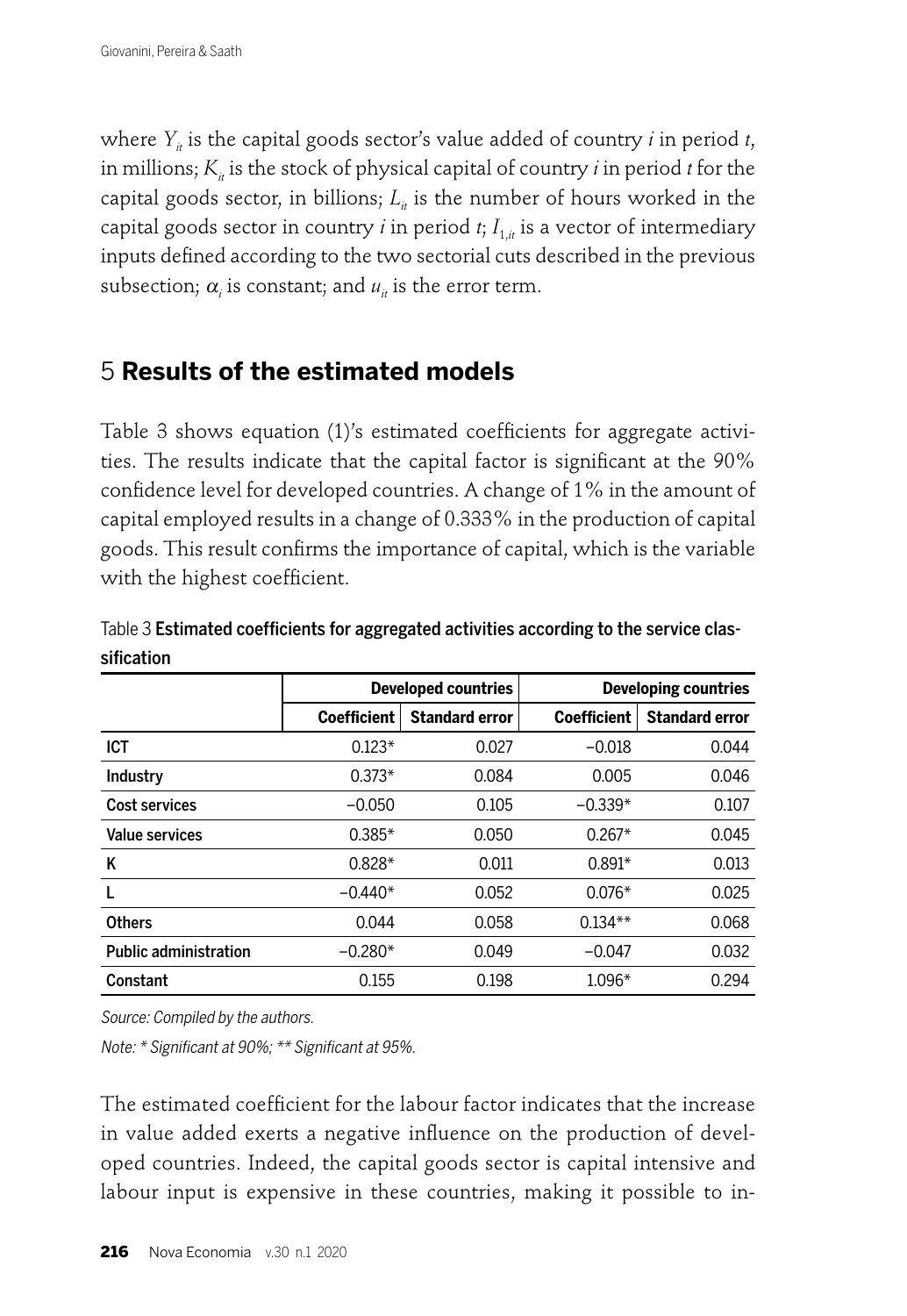crease production in the sector by replacing labour with capital (FUGLIE *et al*., 2013).

Intermediary inputs from industry are significant at the 95% confidence level. An increase of 1% in these inputs results in an increase of 0.373% in value added. This result is in accordance with our a priori expectations, evidencing that the increase in production demands adequate industrial inputs. Similarly, value services are significant and have a positive effect on the value added in the capital goods sector, indicating that the greater use of these services results in an increase in value added.

On the other hand, cost services are not statistically significant, not influencing the value added in the capital goods sector. This result endorses the research by UNCTAD (2013) and UNESCO (2015), which showed that developed countries produce more sophisticated industrial goods that are sensitive to the presence of value services but are not very sensitive to cost services. Public administration as an input has a negative influence on the production of capital goods, so greater use of these services reduces the capital goods sector's value added.

Furthermore, the estimated coefficient for the ICT sector is significant and positive, indicating that a 1% variation in the amount of this input used results in a variation of 0.12% in the value added. As seen, since the advent of microelectronics, the capital goods sector has demanded more and more inputs from the service sector. According to Melo (1998), the propagation of microelectronics is leading to the substitution of inputs from industry and agriculture with intermediate services. According to Alem and Pessoa (2005), microelectronics have a strong influence on the production of the capital goods sector, which causes technical progress. The development of this sector demands the emergence of specialized services (MELO, 1998).

These inputs not only enter into production factors but also interact with the production process itself, changing the ways in which transactions are carried out and goods are produced (BRYNJOLFSSON; HITT, 2000). The ICT sector induces transformations in organizational processes and the automation of industrial administrative practices, contributing to the growth in the production of this sector (HERTOG, 2000).

The estimated production function highlights the importance of intermediate services and new communication technologies for the capital goods sector in developed countries. Greater use of service sector inputs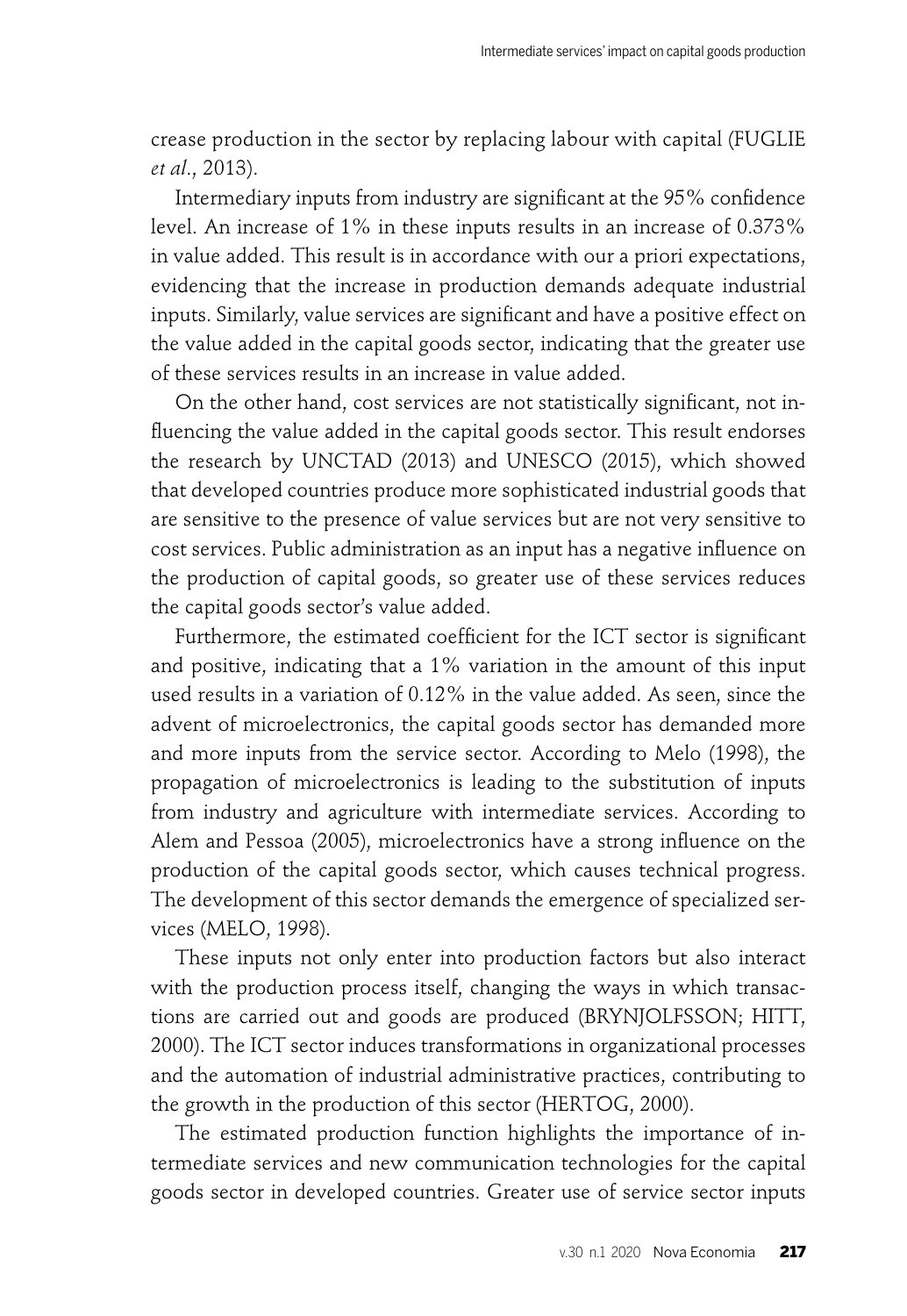results not only in higher production but also in higher quality goods, which are reflected in higher added value (NORDÅS, 2008; SHIH, 1992).

Therefore, the contribution of the service sector as an input supplier for the capital goods sector is a competitive differential. The high values found for the estimated coefficients corroborate this assertion: increases in the amount of intermediate inputs used related to value services result in an increase in value added. That is, they result in greater value aggregation.

The results found for developing countries, shown in columns four and five of Table 3, indicate that the capital factor has a strong influence on the value added of capital goods. A 1% increase in the amount of this factor used results in an increase of 0.891% in the value added.

As these countries have an abundance of workers, the production technology is more intensive in this factor. An increase of 1% in the workforce results in growth of 0.076% in added value. Given that the capital goods sector is capital intensive, the low contribution of the labour factor to production is stressed compared with an increase of the same magnitude in the quantity of the capital factor used.

On the other hand, the greater use of cost services results in lower production. As this type of activity is composed mainly of transport activities, these results indicate limitations in the provision of transport in developing countries. The presence of low transport costs is a competitive differential, so an increase in transport costs leads to a reduction in value added. As highlighted by Lesher and Nordås (2006), countries where manufacturers have access to transport, telecommunications, electricity and quality financial services show greater product differentiation, making them more resistant to economic fluctuations. On the other hand, countries that are deficient in providing these services are less competitive.

Mulder (2017) showed that cost services in developing countries generally have higher prices, which have a negative impact on their industrial competitiveness. These higher prices are associated with lower productivity, lower competition and lower investment.

For developing countries, industry and public administration are not statistically significant, so the amount of these inputs does not seem to influence the added value. ICT services are also not statistically significant, indicating that the new communication technologies do not contribute to the increase in production. These results are in agreement with the evidence found in the service literature, which showed that develop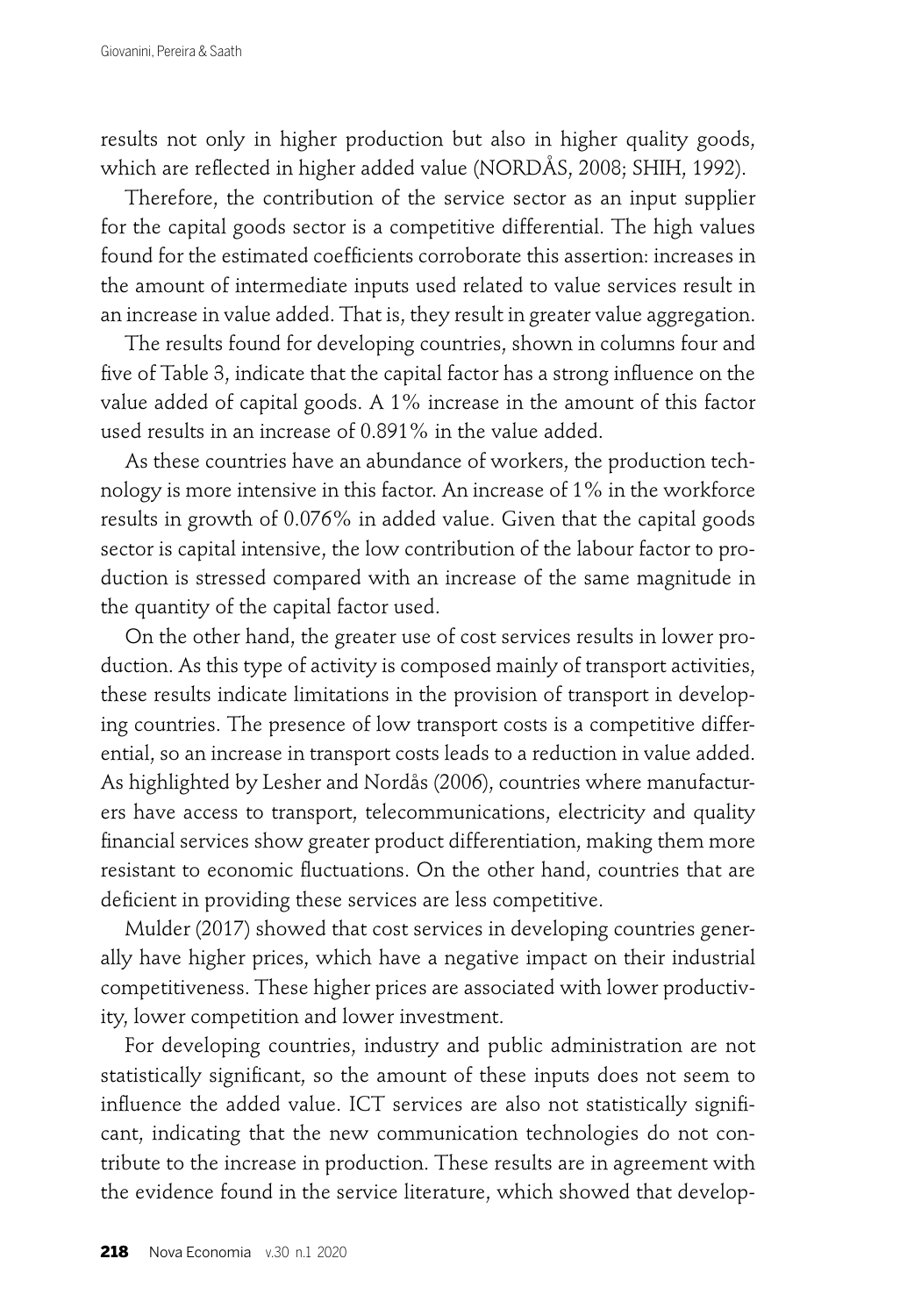ing countries have only partially adopted the new communication technologies.13 Products manufactured in these countries are more cost and service intensive, and the low presence of value services compromises the production of more sophisticated products.14 Thus, the lower competitiveness of developing countries is explained by the lower presence of intermediate services (HARRY; LIANG, 2018; ROBERTS, 2011; VOS-KOBOYNIKOV, 2017).

The results also show that the capital goods produced in developed countries are different from those manufactured in developing countries. In the latter, capital goods are more sensitive to value services and are more sophisticated industrial goods, which depend on these services to a greater extent. On the other hand, developing countries are less sensitive to value services. While value services continue to affect production in these countries, indicating that the capital goods sector is influenced by value services, their lower presence may jeopardize the development of the capital goods industry.

According to WATANABE (2015), the ability of ICTs to stimulate economic growth depends on the state of technology and the investment in this technology by each country. ICTs have a positive effect only if appropriate policies are in place. Their lower contribution to the production of developing countries is explained by the shortage of skilled workers and by the absence of the institutions necessary for the further development of this sector (CHINN, FAIRLIE, 2010; MORROW *et al*., 2010; PA-GANETTO, 2017; TIMMER; VAN ARK, 2005). These countries need to implement policies aimed at automation, the qualification of their workers in new technologies and the adoption of digital technologies (CADENA *et al*., 2017; HOFMAN *et al*., 2017).

In addition, Frischtak (2017) argued that the "use of new technologies" is a growing problem in developing countries, as users have access to these technologies but are unable to explore their potential. For Frischtak (2017), the development of new communication technologies depends on initiatives to improve the trade environment; modernization of transport

<sup>13</sup> Arbache (2014), Berlingieri (2013), Di Cagno and Meliciani (2005), Francois and Woerz (2008), Guerrieri and Meliciani (2005), Linden *et al*. (2009), Lodefalk (2014), Moreira (2015), Nordås and Kim (2013) and Oliveira and Von Hippel (2011).

<sup>14</sup> Copeland (2013), Corrêa (2016), Evans and Annunziata (2012), Sarti and Hiratuka (2010), Iapadre and Memedovic (2010), Nordås (2008), Milberg and Winkler (2013), Miles (2008), Sarti and Hiratuka (2010), UNCTAD (2013) and UNESCO (2015).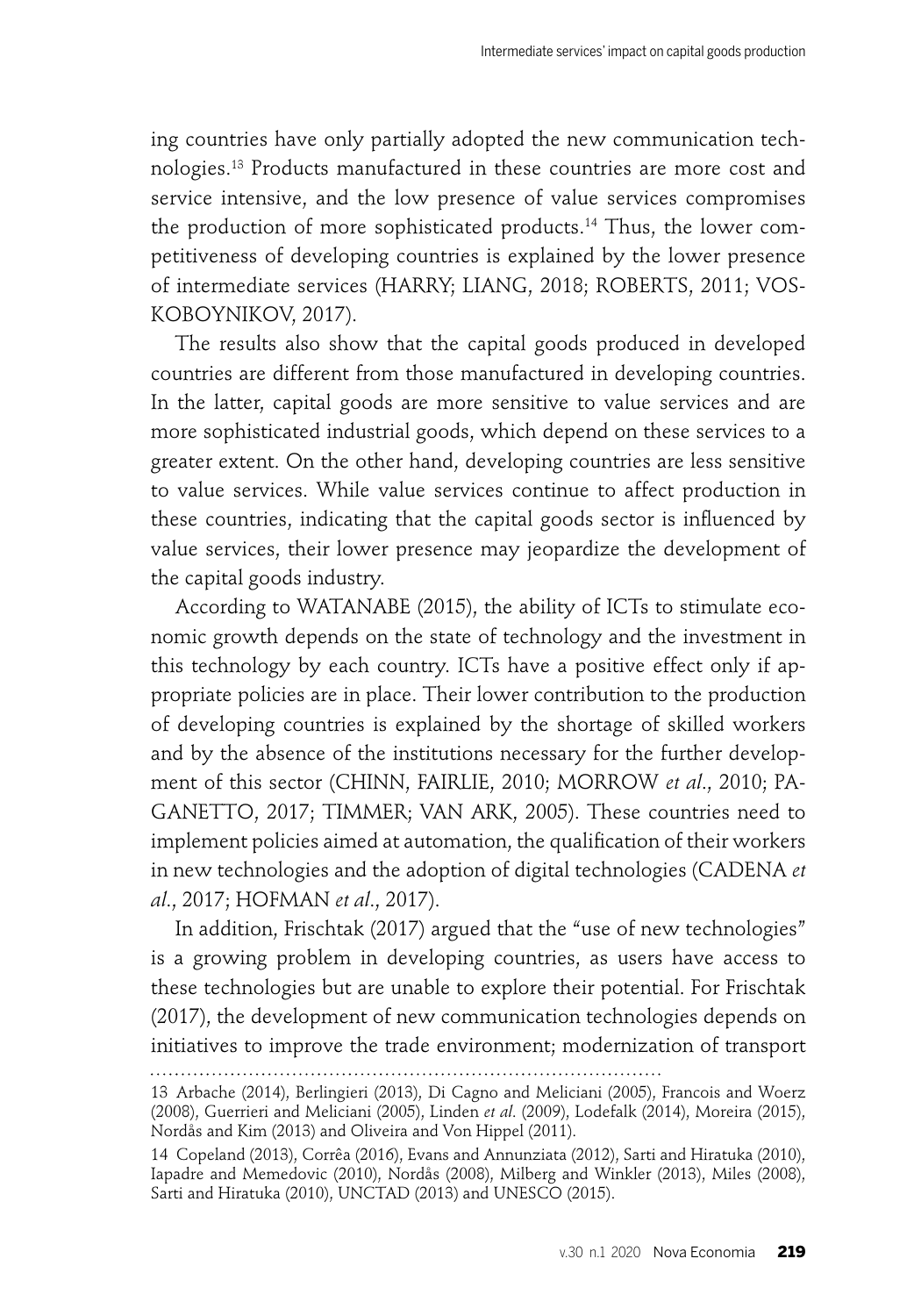and physical and "flexible" infrastructure (commercial logistics and regulations); increased competition in the provision of services; and high-quality internet access (in terms of speed and stability) that is universal, accessible, open and secure.

Thus, the results found help to fill the gap identified by Watanabe *et al*. (2015), who showed that there are still few studies that have examined the contribution of services to increasing productivity in specific sectors. These results are also in tune with the new evidence found in the KIBS literature, which showed that intermediate services provide knowledge for the industrial sector, contributing to innovations in products but especially in processes. The results show that the addition of services to the capital goods sector contributes to the growth of production. These services are not considered to be traditional inputs but act on the production process as a whole, modifying it to make it more efficient and productive.

Table 4 presents the results obtained for the estimated regressions for intermediate inputs, broken down by service activity. The results for the developed countries show that an increase in the amount of capital, *K*, results in an increase in the value added; the same is true for the inputs from the medium-low and medium-high technological intensity industries. On the other hand, greater use of primary inputs and labour results in a reduction in value added. This result is consistent with the argument that the capital goods sector is capital intensive, so greater use of the labour factor represents allocation inefficiency, which negatively affects production.

The estimated coefficients for the inputs from the service sector  $-$  electricity, construction and transportation – have statistically significant values but a negative sign. As these services are more related to cost services, their greater use may represent an increase in costs, reflecting these countries' lower competitiveness. For example, greater use of electricity may be related to less efficient technologies or higher costs, which may result in lower production.

The transportation support activities are related to logistics services, so greater use of these services may result in greater efficiency in the acquisition of inputs and in the sale of final goods. Thus, an increase in the consumption of these services increases efficiency in production and ensures greater coverage of the consumer market, resulting in greater production. The estimated coefficient for trade also shows a positive sign, contributing to the increase in production.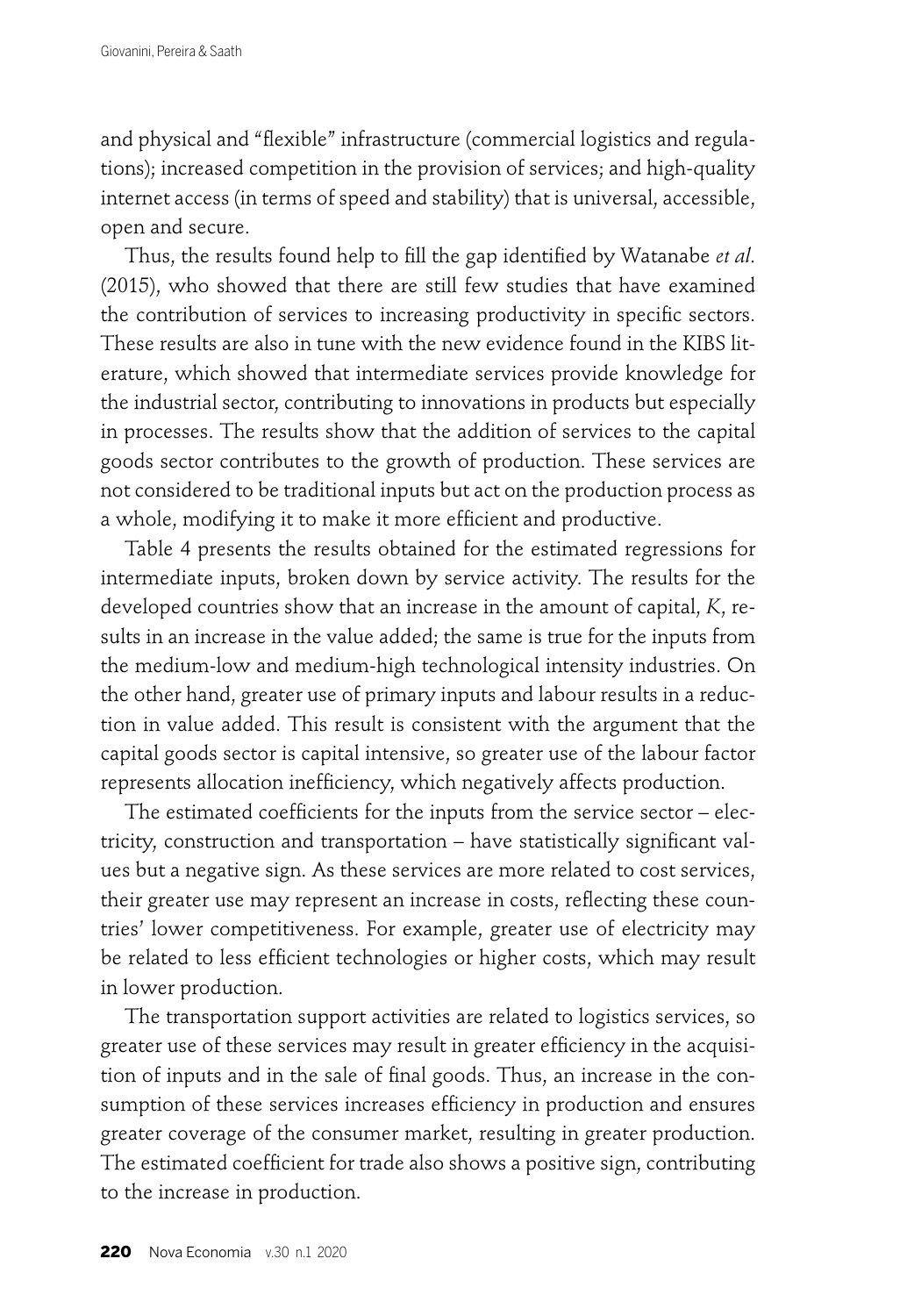|                                 | <b>Developed countries</b> |                       | <b>Developing countries</b> |                       |
|---------------------------------|----------------------------|-----------------------|-----------------------------|-----------------------|
|                                 | <b>Coefficient</b>         | <b>Standard error</b> | <b>Coefficient</b>          | <b>Standard error</b> |
| ĸ                               | $0.836*$                   | 0.013                 | $0.909*$                    | 0.015                 |
| L                               | $-0.419*$                  | 0.071                 | $0.082*$                    | 0.018                 |
| Primary                         | $-0.236*$                  | 0.111                 | $-0.049$                    | 0.074                 |
| Medium-low                      | $0.478*$                   | 0.183                 | 0.099                       | 0.079                 |
| Medium-high                     | $0.520*$                   | 0.135                 | $-0.087**$                  | 0.050                 |
| Electricity                     | $-0.261*$                  | 0.058                 | $-0.042*$                   | 0.042                 |
| Construction                    | $-0.179*$                  | 0.075                 | $0.078*$                    | 0.060                 |
| Trade                           | $0.161*$                   | 0.066                 | $0.195*$                    | 0.043                 |
| Transportation                  | $-0.325*$                  | 0.080                 | $-0.198*$                   | 0.040                 |
| <b>Transportation support</b>   | $0.217*$                   | 0.058                 | $-0.073*$                   | 0.031                 |
| <b>ICT</b>                      | $0.240*$                   | 0.037                 | $-0.201*$                   | 0.042                 |
| <b>Financial intermediation</b> | $0.153*$                   | 0.038                 | $0.075*$                    | 0.028                 |
| Rent                            | 0.065                      | 0.071                 | $0.090**$                   | 0.054                 |
| Education                       | $-0.015$                   | 0.061                 | $0.127*$                    | 0.044                 |
| Other services                  | $-0.242*$                  | 0.095                 | $-0.028$                    | 0.027                 |
| Constant                        | $-0.191$                   | 0.399                 | $-0.026$                    | 0.193                 |

Table 4 Estimated coefficients for disaggregated activities

Source: Compiled by the authors.

Note: \* Significant at 90%; \*\* Significant at 95%.

The greater presence of these services translates into the construction of more efficient trade channels, greater value aggregation, greater customization, better after-sales services, greater efficiency in the approach to and identification of consumer needs and more adequate and efficient product availability, which contributes indirectly to the increase in production.

ICT and financial intermediation services also have a positive sign, indicating that the greater use of these services results in greater production. On the other hand, the estimated coefficient for rental services of machines and equipment and other business services (rental) is not statistically significant. The use of these services does not contribute to the increase in production in this cut. Likewise, the estimated coefficient for education is not statistically significant.

For developing countries, capital and labour are again statistically significant and have a positive effect on production. However, among industrial inputs, only medium-high technology inputs contribute to the increase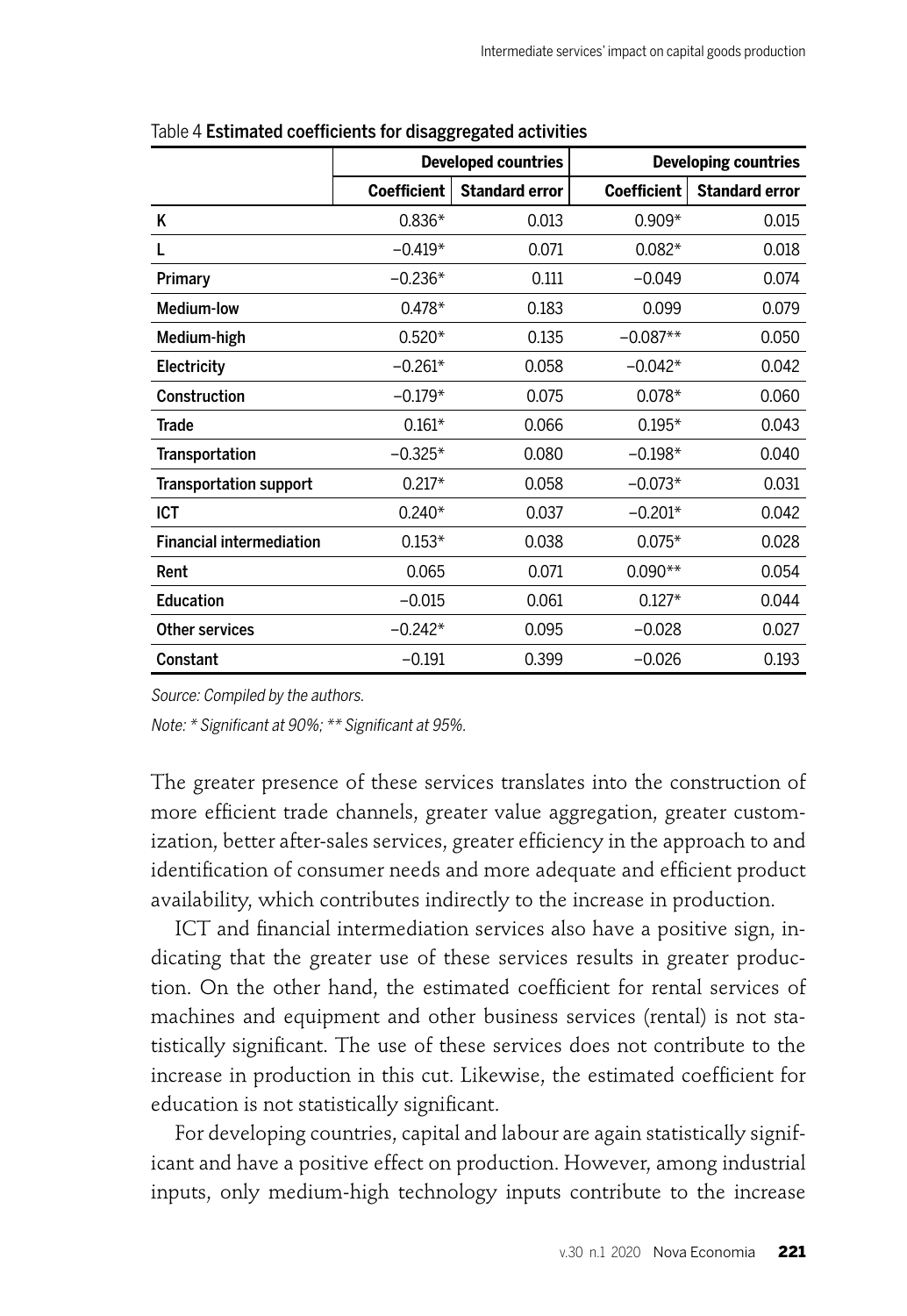in production. The increase in consumed electricity, transportation and transport support results in a decrease in production.

Once more, we argue that greater consumption of these services may indicate the presence of deficiencies in their supply, which negatively affects the country's competitiveness, resulting in lower production. On the other hand, greater use of construction and trade services results in higher production, which may be associated with the construction of new production units or the expansion of existing ones and the constitution of more efficient marketing and after-sales strategies and channels.

These results show that developing countries' greater consumption of financial intermediation, machines and equipment rental and other business services (rental) and education also results in greater production. Capital goods manufacturing units have high-scale production, so the presence of adequate financial intermediation services represents a favourable element in the collection of the necessary resources. As these products usually have a higher sales value, financial services can also imply greater flexibility in payment methods, which facilitates their commercialization. Developing countries have technological limitations. Accordingly, the need to acquire specialized services for the leasing of machinery and equipment and business services arises. The greater use of these services contributes to the increase in production. The same is true for continuing education services, considering that they help to reduce workers' technical disabilities.

Moreover, the greater consumption of ICT services results in a decrease in production. As highlighted by the service literature, developing countries' adoption of new communication technologies has happened only partially. In these countries, these services are expensive and of low quality, so greater use, instead of contributing to the advance of production, has the opposite effect.

As pointed out by NORDÅS (2008), having a relatively broad base of service providers at a relatively low cost is associated with the existence of a large domestic market for these services, better technologies for their manufacture and few barriers to entry. The greater number of suppliers also contributes to cost reduction associated with the acquisition of intermediate services.

In general, the estimated results show that developing countries lack intermediate services. The low participation of these countries in new communication technologies and the high price of services aggravate this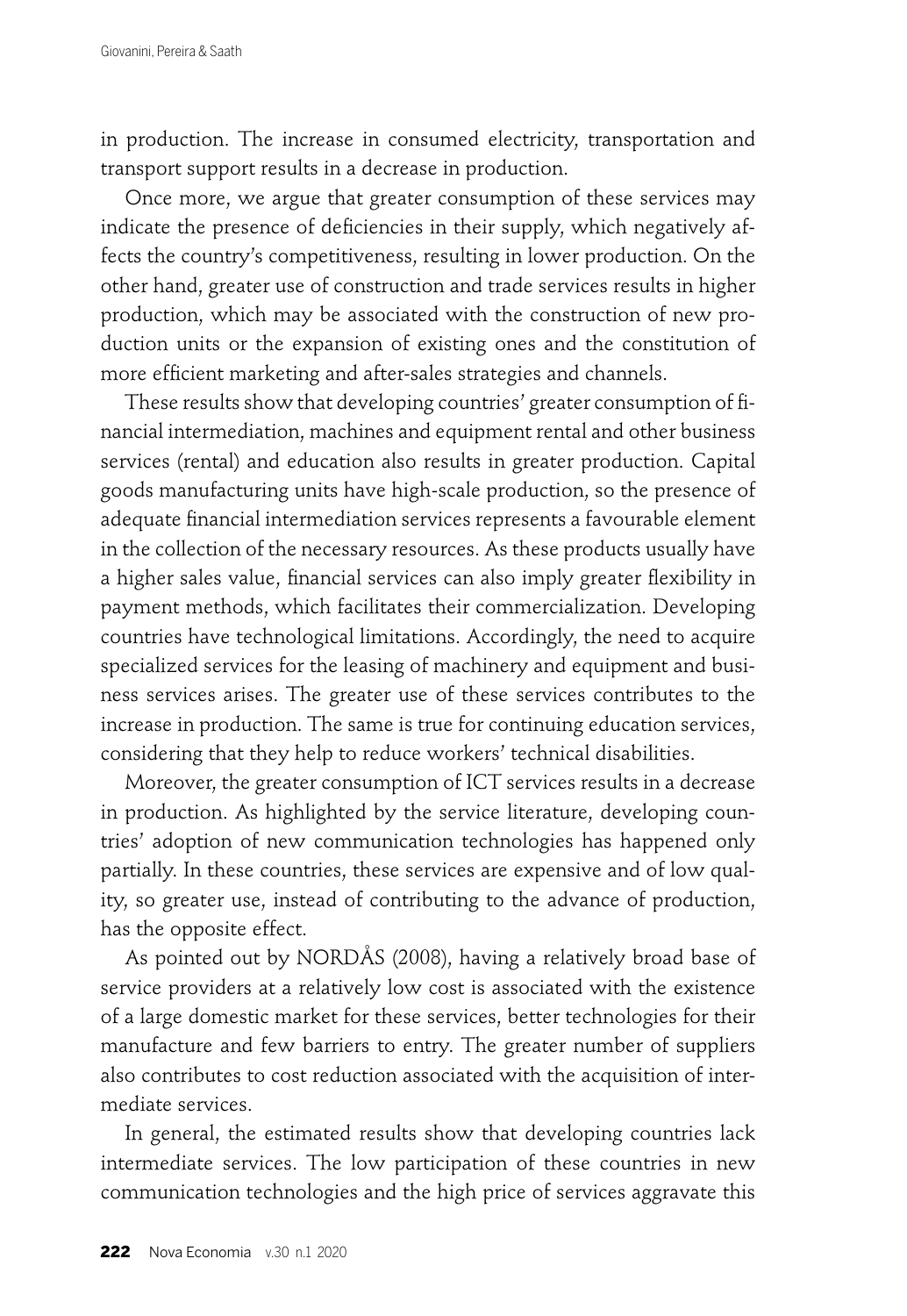situation, raising production costs. The result is an environment that is less conducive to the production of capital goods. Given the cross-cutting nature of this sector, its lower development may result in lower competitiveness of other industrial sectors as well.

### 6 **Final remarks**

The contribution of the service sector to economic development and to the industrial sector's competitiveness has, for many years, been neglected by the economic literature. This article presents different ways in which the service sector contributes to countries' productivity and competitiveness.

Here, we present three different arguments. First, the use of inputs from the service sector implies a qualitative change in the characteristics assumed by the goods produced. The greater use of intermediate services results in goods with higher quality and higher added value, which can be sold at higher prices to final consumers. In this way, countries that have a more developed intermediate service sector have greater participation in the value added in global value chains (SHIH, 1992). Second, technologically more sophisticated goods use larger amounts of intermediate services in their production, especially services related to innovation. Third, the emergence of new communication technologies has raised the amount of services used in the manufacture of industrial products.

These three arguments converge in the same idea: countries with the most developed intermediate service sectors, in general, produce higherquality goods sold with higher value added. They also tend to innovate more and produce more technologically sophisticated goods. Consequently, the intermediate service sector positively influences countries' competitiveness and economic growth capacity.

The international context has shown that manufacturing production is migrating to Asia, mainly to China. A similar movement is apparent in the capital goods sector. However, service activities are still concentrated in developed countries, despite China's service and ICT sectors' growing share in its total trade and its exports, respectively.

Our estimated regressions for the capital goods sector confirmed the hypothesis. Intermediate services influence countries' production capacity. The high values found for the estimated coefficients are in accordance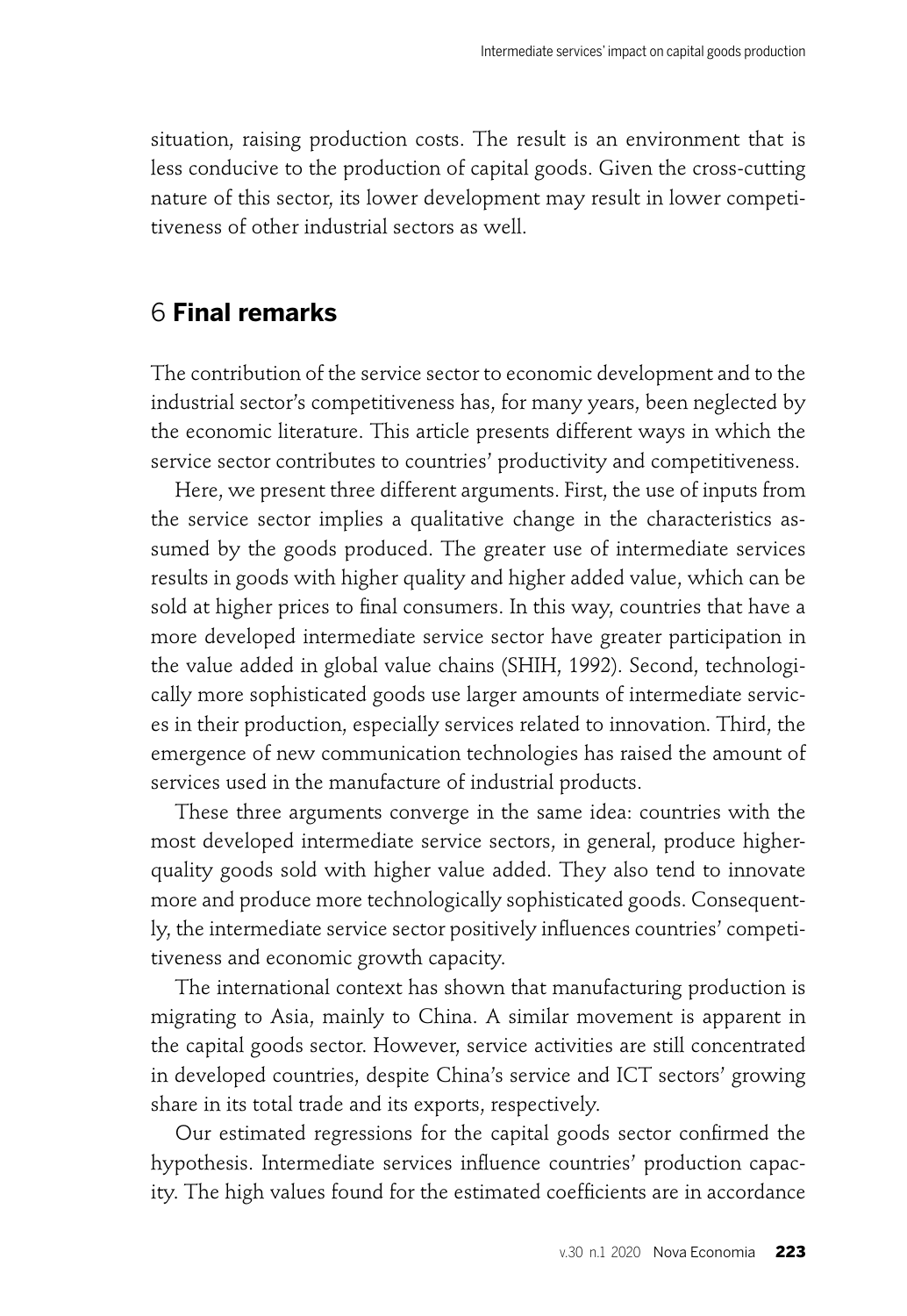with the "smiling curve". A change in the amount of services used as an input results in a change in the value added of the capital goods sector. ICT services influence developed countries' productive capacity, so the development of this sector can contribute to greater competitiveness of the capital goods industry.

On the other hand, the greater use of cost services contributes to lower production of capital goods in developing countries. This evidence supports the argument that the presence of lower-quality cost services, provided at higher prices, may jeopardize the competitiveness of the capital goods sector.

The results found support our hypothesis: the amount of intermediate services used helps to explain the value added of the capital goods sector. The presence of better-quality intermediate services contributes to the greater competitiveness of developed countries. On the other hand, the incipient development of the intermediate service sector in developing countries does not strengthen the capital goods sector in such countries, which may jeopardize their production. The implementation of specific policies that promote the further development of the intermediate service sector and the ICT sector may result in the expansion of production in the capital goods sector.

### References

- ABOAL, Diego; TACSIR, Ezequiel. Innovation and productivity in services and manufacturing: the role of ICT. *Industrial and Corporate Change*, v. 27, n. 2, p. 221-241, 2018.
- ACEMOGLU, D. et al. Technology, information, and the decentralization of the firm. *Quarterly Journal of Economics*, v. 122, n. 4, p. 1759-1799, 2007.
- AHMED, E. M. ICT and human capital spillover effects in achieving sustainable East Asian knowledge-based economies. *Journal of the Knowledge Economy*, v. 8, n. 3, p. 1086-1112, 2017.
- AIGNER, D.; LOVELL, C. A. K.; SCHMIDT, P. Formulation and estimation of stochastic frontier production function models. *Journal of Econometrics*, v. 6, n. 1, p. 21-37, 1977.
- ALEM, A. C. D. de; PESSOA, R. M. O setor de bens de capital e o desenvolvimento econômico: quais são os desafios? *BNDES Setorial*, Rio de Janeiro, n. 22, p. 71-88, set. 2005.
- AMITI, M. *et al.* Fear of service outsourcing: is it justified? Economic Policy, v. 20, n. 42, p. 307-347, 2005.
- ARAUJO JÚNIOR, J. T. A. Fragmentação da produção e competitividade internacional: o caso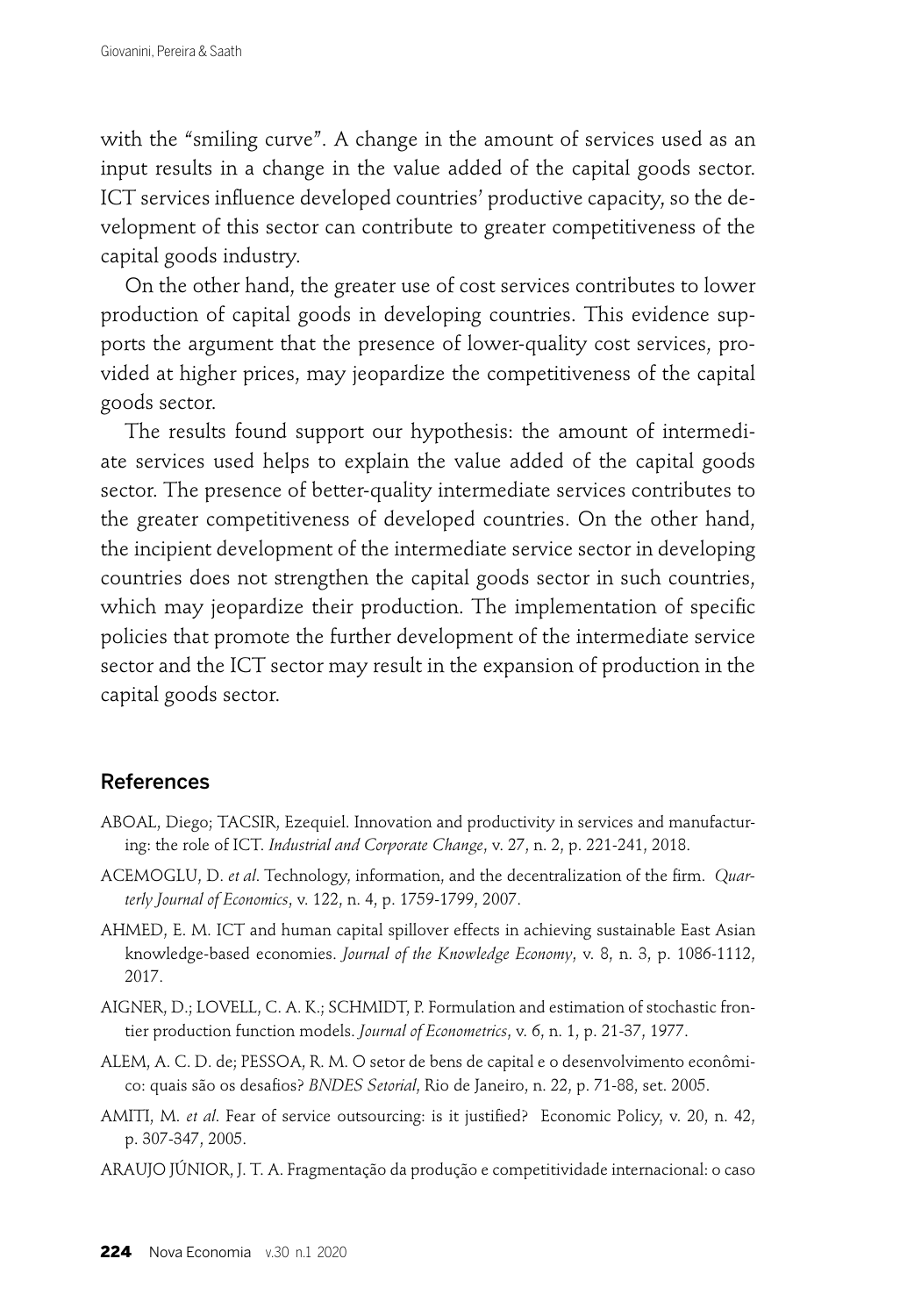brasileiro. *Breves Cindes*, Rio de Janeiro, n. 73, abr. 2013.

- ARBACHE, J. Dinâmica recente da conta de transações correntes e a conta de serviços. Disponível em SSRN: https://ssrn.com/abstract=2443043; http://dx.doi.org/10.2139/ ssrn.2443043. 2014.
- ARBACHE, J. Produtividade nos serviços. In: De Negri, F. (Org.); Cavalcante, L. R. (Org.) *Produtividade no Brasil desempenho e determinantes*, Volume 2. IPEA, Brasília, p. 277-300, 2015.
- BALDWIN, R.; LOPEZ-GONZALEZ, J. *Supply chain trade: a portrait of global patterns and several testable hypotheses*. Working Paper, n. 18.957. Washington: NBER, 2013.
- BATTESE, G. E.; COELLI, T. J. A model for technical inefficiency effects in a stochastic frontier production function for panel data. *Empirical Economics*, v. 20, n. 2, p. 325-332, 1995.
- BAUMOL, W. J. Macroeconomics of unbalanced growth: the anatomy of urban crisis. *American Economic Review*, v. 57, n. 3, p. 415-426, 1967.
- BELL, M.; PAVITT, K. Technological accumulation and industrial growth: contrasts between developed and developing countries. *Technology, Globalisation and Economic Performance*, v. 83137, p. 83-137, 1997.
- BERLINGIERI, G. *Essays on international trade and firm organization*. Tese (PhD). Londres: Department of Economics of the London School of Economics, dez. 2013.
- BERNHOFEN, D. M.; EL-SAHLI, Z.; KNELLER, R. Estimating the effects of the container revolution on international trade. *Journal of International Economics*, Elsevier, v. 98C, p. 36- 50, 2016.
- BROWNING, H. L.; SINGELMANN, J. The transformation of the US labor force: the interaction of industry and occupation. *Politics & Society*, v. 8, n. 3-4, p. 481-509, 1978.
- BRYNJOLFSSON, E.; HITT, L. M. Beyond computation: information technology, organizational transformation and business performance. *Journal of Economic Perspectives*, p. 23-48, 2000.
- BRYNJOLFSSON, E.; MCAFEE, A. *The second machine age: work, progress, and prosperity in a time of brilliant technologies*. Norton & Company, Washington, 2014.
- BUZZACCHI, L.; COLOMBO, M. G.; MARIOTTI, S. Technological regimes and innovation in services: the case of the Italian banking industry. *Research Policy*, v. 24, n. 1, p. 151-168, 1995.
- CADENA, A. *et al*. *Where will Latin America's growth come from?* McKinsey Global Institute, San Francisco, 2017.
- CAMPOS, S. H.; CALANDRO, M. L. Nova configuração do mercado de trabalho internacional de calçados e os impactos sobrea indústria calçadista gaúcha. In: *IV Encontro de Economia Gaúcha* – EEG, Porto Alegre, 2008.
- CARNEIRO, F. L. *Fragmentação internacional da produção e cadeias globais de valor*. Texto para Discussão. Instituto de Pesquisa Econômica Aplicada (IPEA), Brasília, 2015.
- CASTELLACCI, F. Technological paradigms, regimes and trajectories: manufacturing and service industries in a new taxonomy of sectoral patterns of innovation. *Research Policy*, v. 37, n. 6-7, p. 978-994, 2008.
- CHINN, M. D.; FAIRLIE, R. W. ICT use in the developing world: an analysis of differences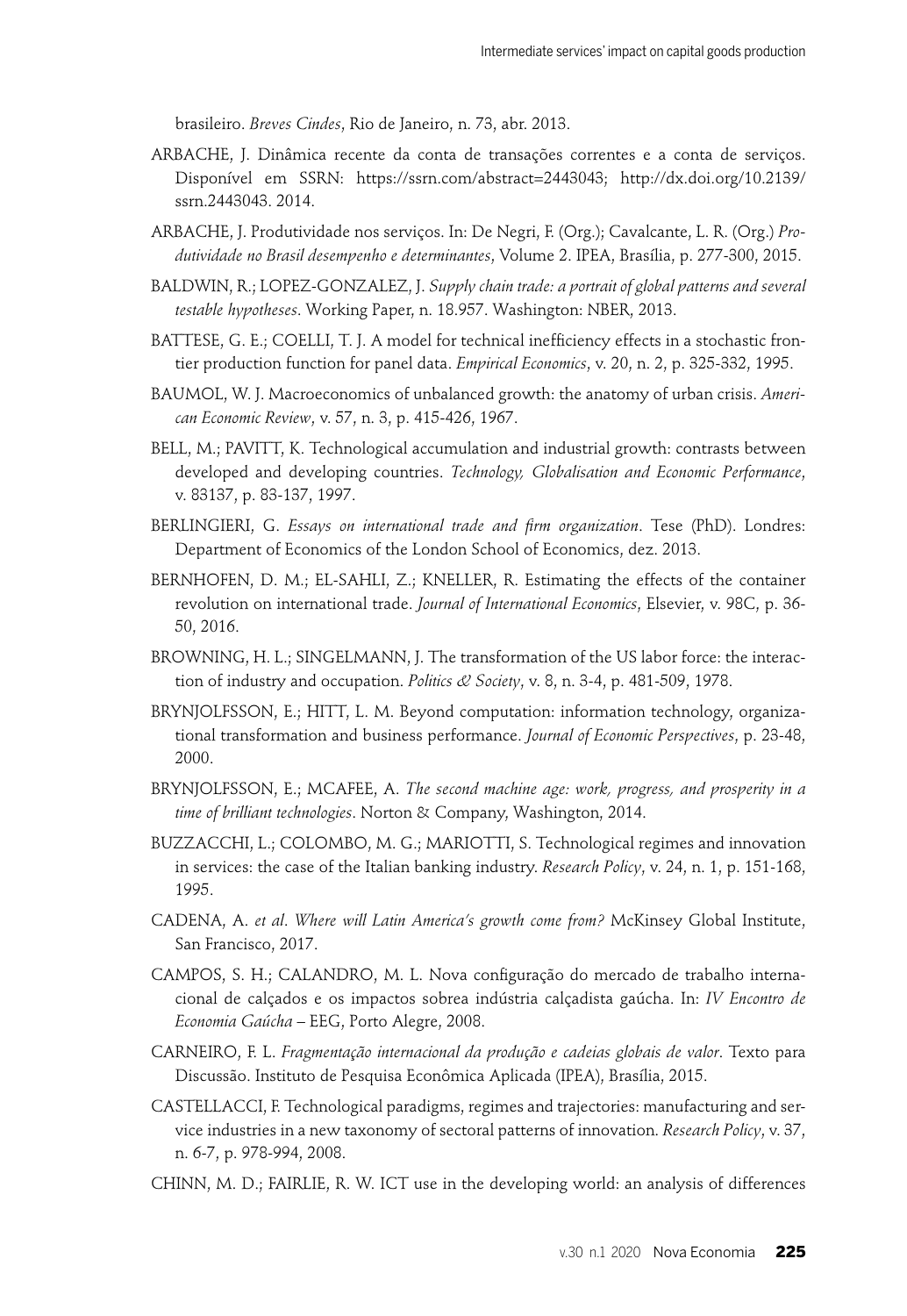in computer and internet penetration. *Review of International Economics*, v. 18, n. 1, p. 153- 167, 2010.

- COPELAND, E. Identifying the potential of logistics technology. *Supply Chain Digital*, available at: https://www.supplychaindigital.com/supplychaindigital/about\_us, access in: march, 10, 2018.
- CORRÊA, L. M. *Nas trajetórias dos países em desenvolvimento*. Tese de Doutorado. Universidade Federal do Rio de Janeiro, Rio de Janeiro, 2016.
- CRUZ-MOREIRA, J.; FLEURY, A. Cadeias de produção de roupas em Honduras e no Brasil: uma comparação em termos do progresso industrial. In: *XXIV Congresso Internacional da Associação de Estudos Latino-Americanos*, 2003.
- DASGUPTA, S.; SINGH, A. Manufacturing, services and premature deindustrialization in developing countries: a Kaldorian analysis. In: MAVROTAS, G.; SHORROCKS, A. (Eds) *Advancing development*. Palgrave Macmillan, p. 435-454, 2007.
- DI CAGNO, D., MELICIANI, V. Do inter-sectoral flows of services matter for productivity growth? An input/output analysis of OCDE countries. *Economics of Innovation and New Technology*, v. 14, n. 3, p. 149-171, 2005.
- DI MEGLIO, G. *et al*. *Services in developing economies: a new chance for catching-up?* SWPS 2015, n. 32. Disponível em SSRN: https://ssrn.com/abstract=2744647; http://dx.doi.org/10. 2139/ssrn.2744647. 2015.
- ERNST, D. The new mobility of knowledge: digital information systems and global flagship networks. In: LATHAM, R.; SASSEM, S. (Eds). *IT and new architectures in the global realm*. Princeton University Press, Princeton, 2005.
- ERNST, D.; KIM, L. *Global production networks, knowledge diffusion and local capability formation. A conceptual framework*. Working Papers, n. 19. Honolulu, USA: East-West Center, 2001.
- EVANS, P. C.; ANNUNZIATA, M. Industrial internet: pushing the boundaries of minds and machines. *General Electric*, 2012.
- FARIAS, A. M. Li. de. Métodos estatísticos aplicados à economia i: números índices. Departamento de estatística – Universidade Federal Fluminense. Disponível em: http://www.est. uff.br/images/ArqGET/EnsMatDidat/get00117\_II-0.pdf. Acesso em: 19 set. 2018. 2015.
- FENGQUE, P. *et al*. Research on design of the smart factory for forging enterprise in the industry 4.0 environment. *Mechanics*, v. 23, n. 1, p. 146-152, 2017.
- FLÔRES JÚNIOR, R. G. A fragmentação mundial da produção e comercialização: conceitos e questões básicas. In: ALVAREZ, R.; BAUMANN, R.; WOHLERS, M. (Eds). *Integração produtiva: caminhos para o Mercosul*. Série Cadernos da Indústria, v. 16. Brasília: ABDI, 2010.
- FRANCOIS, J.; WOERZ, J. Producer services, manufacturing linkages, and trade. *Journal of Industry, Competition and Trade*, v. 8, n. 3-4, p. 199-229, 2008.
- FRANKE, R.; KALMBACH, P. Structural change in the manufacturing sector and its impact on business-related services: an input–output study for Germany. *Structural Change and Economic Dynamics*, v. 16, n. 4, p. 467-488, 2005.
- FREEMAN, C.; SOETE, L. *A economia da inovação industrial*. UNICAMP, Campinas, 2008.
- FRISCHTAK, C. R. *Industries without smokestacks: telecommunication and ICT-based services trade*.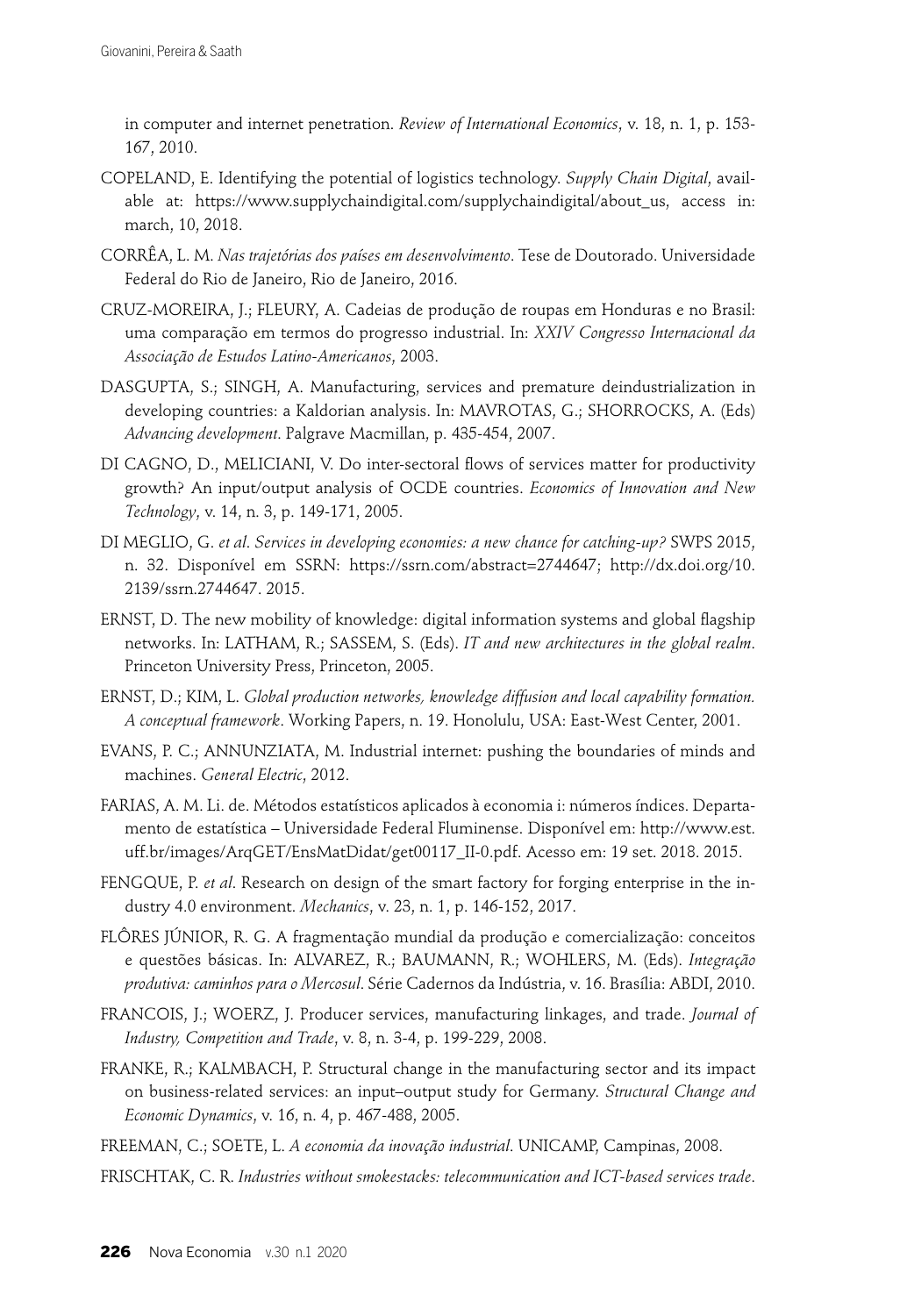WIDER Working Paper. Helsinki: UNU-WIDER, 2017.

- FUGLIE, K. O. *et al*. Productivity growth in agriculture: an international perspective. *European Review of Agricultural Economics*, v. 40, n. 3, p. 531–534, July 2013.
- GEORGAKOPOULOS, D. *et al*. Internet of Things and edge cloud computing roadmap for manufacturing. *IEEE Cloud Computing*, v. 3, n. 4, p. 66-73, 2016.
- GEREFFI, G.; FREDERICK, S. *The global apparel value chain, trade and the crisis: challenges and opportunities for developing countries*. Policy Research working paper, n. 5281, Washington, 2010.
- GIOVANINI, A.; AREND, M. Contribution of services to economic growth: Kaldor's fifth law? *RAM. Revista de Administração Mackenzie*, v. 18, n. 4, p. 190-213, 2017.
- GUERRIERI, P.; MELICIANI, V. Technology and international competitiveness: the interdependence between manufacturing and producer services. *Structural Change and Economic Dynamics*, v. 16, n. 4, p. 489-502, 2005.
- HARRY, X.; LIANG, D. T. *Accounting for the role of information and communication technology in China's productivity growth*. In: Productivity Dynamics in Emerging and Industrialized Countries. Routledge India, p. 331-362, 2018.
- HERTOG, P. D. Knowledge-intensive business services as co-producers of innovation. *International Journal of Innovation Management*, v. 4, n. 4, p. 491-528, 2000.
- HESSELDAHL, A. The iPad: more than the sum of its parts; \$270 more, actually. *Bloomberg Business Week*, v. 22, p. 24, 2010.
- HITOMI, K. Automation its concept and a short history. *Technovation*, v. 14, n. 2, p. 121- 128, 1994.
- HOFMAN, A. *et al*. Sources of productivity and economic growth in Latin America and the Caribbean, 1990-2013. *International Productivity Monitor*, v. 33, p. 51-76, 2017.
- IAPADRE, L.; MEMEDOVIC, O. *Structural change in the world economy: main features and trends*. United Nations Industrial Development Organization (UNIDO), Viena, 2010.
- LINDEN, G.; KRAEMER, K.; DEDRICK, J. Who captures value in a global innovation system? The case of Apple's iPod. *Communications of the ACM*, v. 52, n. 3, p. 140-144, 2009.
- LODEFALK, M. The role of services for manufacturing firm exports. *Review of World Economics*, v. 150, n. 1, p. 59-82, 2014.
- MARSH, P. *The new industrial revolution: consumers, globalization and the end of mass production*. Yale University Press, Yale, 2012.
- MARSON, M. D. A indústria de bens de capital no processo de industrialização na década de 1930: crescimento e diversificação no estado de São Paulo. *Revista Economia*, Brasília, v. 9, p.577-599, 2008.
- MEEUSEN, W.; VAN DEN BROECK, J. Efficiency estimation from Cobb-Douglas production functions with composed error. *International Economic Review*, p. 435-444, 1977.
- MELO, H. P. de *et al*. *O setor serviços no Brasil: uma visão global-1985/95*. Texto para discussão n. 549. IPEA, Brasília, 1998.
- MICHAHELLES, F. *et al*. IoT 2016. *IEEE Pervasive Computing*, v. 16, n. 2, p. 87-89, 2017.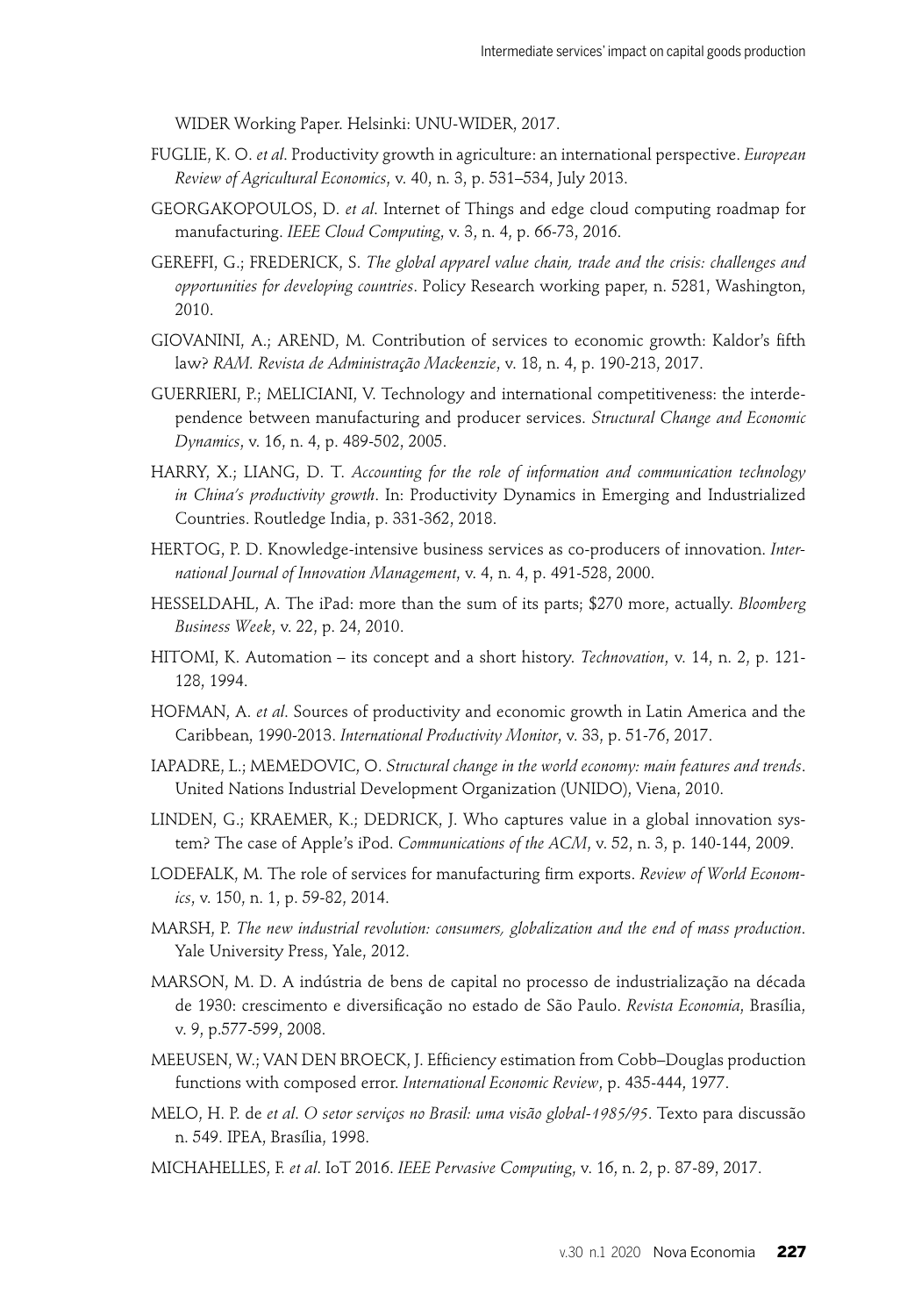- MILBERG, W.; WINKLER, D. *Outsourcing economics: global value chains in capitalist development*. Cambridge University Press, New York, 2013.
- MILES, I. Patterns of innovation in service industries. *IBM Systems Journal*, v. 47, n. 1, p. 115, 2008.
- MILES, I. *et al*. *Knowledge-intensive business services: their role as users, carriers and sources of innovation*. European Commission, Brussels, 1995.
- MILES, I. *et al*. *Knowledge intensive business services: their roles as users, carriers and sources of innovation*. Manchester: PREST, 1994.
- MOREIRA, R. F. C. *Descentralização da produção e produtividade no Brasil*. Dissertação (Mestrado em Economia). Brasília: Universidade de Brasília, 2015.
- MORROW, K. M. C. *et al*. Determinants of TFP growth: a close look at industries driving the EU–US TFP gap. *Structural Change and Economic Dynamics*, v. 21, n. 3, p. 165-180, 2010.
- MULDER, N. *Unlocking Latin America's export potential in final and intermediate services: the definition of a research agenda using new statistics*. Sabbatical Report. Economic Commission for Latin America and the Caribbean, Rotterdam, 2017.
- MULLER E., ZENKER, A. Business services as actors of knowledge transformation: the role of KIBS in regional and national innovation systems. *Research Policy*, v. 30, n. 9, p. 1501–16, 2001.
- NIGGEMANN, O.; BEYERER, J. (Ed.). *Machine learning for cyber physical systems: selected papers from the International Conference ML4CPS 2015*. Springer, Lemgo, 2016.
- NONNENBERG, M. J. B. *Integração produtiva, fragmentação da produção e evolução do comércio internacional: como evoluíram os países da Ásia e América Latina?* Texto para Discussão. Instituto de Pesquisa Econômica Aplicada (IPEA), Brasília, 2013.
- NORDÅS, H. K. *The impact of services trade liberalisation on trade in non-agricultural products*. OECD Trade Policy Papers, 81. OECD Publishing, Paris, 2008.
- NORDÅS, H. K.; KIM, Y. *Interaction between goods and services trade: case studies*. OECD Trade Policy, Papers, n. 148, OECD Publishing, Paris. 2013.
- OLIVEIRA, P.; VON HIPPEL, E. Users as service innovators: the case of banking services. *Research Policy*, v. 40, n. 6, p. 806-818, 2011.
- OULTON, Nicholas. Must the growth rate decline? Baumol's unbalanced growth revisited. *Oxford Economic Papers*, v. 53, n. 4, p. 605-627, 2001.
- PAGANETTO, L. *Knowledge economy, information technologies and growth*. Routledge, England, 2017.
- PILAT, D.; WÖLFL, A. ICT production and ICT use: what role in aggregate productivity growth? In: *The economic impact of ICT: measurement, evidence and implications*. OECD Publishing, Paris, 2004.
- ROACH, S. S. Technology and the services sector: the hidden competitive challenge. *Technological Forecasting and Social Change*, v. 34, n. 4, p. 387-403, 1988.
- ROBERTS, S. *Measuring the impact of ICT for development*. UNCTAD Current Studies on Science, Technology and Innovation, n. 3, United Nations, Geneva, 2011.
- ROSENBERG, N. Technological change in the machine tool industry, 1840–1910. *Journal of*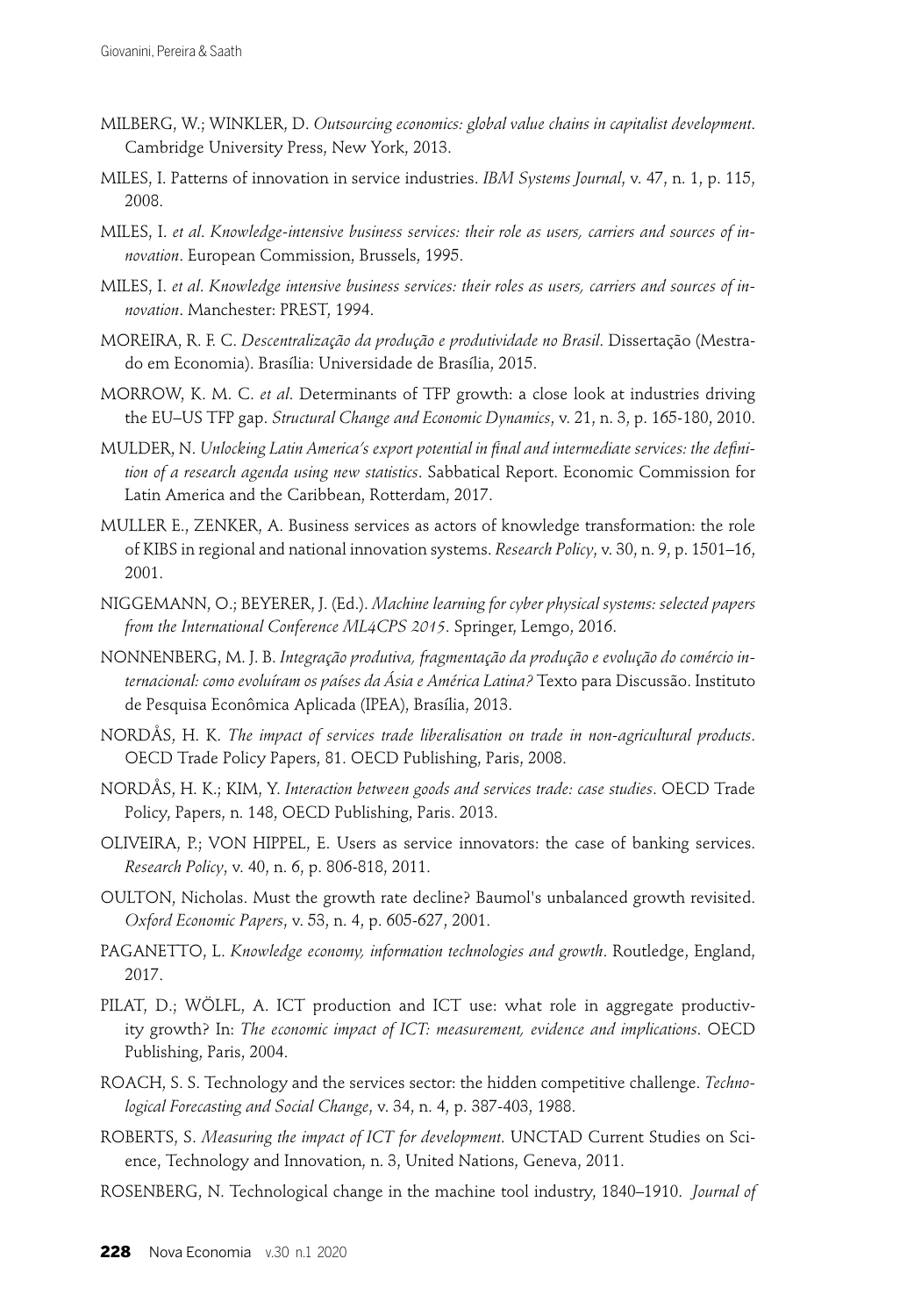*Economic History*, v. 23, n. 4, p. 414-443, 1963.

- SARTI, F.; HIRATUKA, C. *Indústria mundial: mudanças e tendências recentes*. Texto para Discussão n. 186. IE/UNICAMP, Campinas, dezembro 2010.
- SCHUH, G. *et al*. Promoting work-based learning through industry 4.0. *Procedia CIRP*, v. 32, p. 82-87, 2015.
- SHIH, S. Millennium transformation: change management for new Acer. Aspire Academy Series, [s.d.]. Disponível em: http://www.stanshares.com.tw/StanShares/upload/tb-Book/1\_20100817144639.pdf. Acesso em: 01 dez. 2016. 1992.
- SUMMERS, R. Services in the international economy. In: Inman, R. P. (Ed). *Managing the service economy: prospects and problems*. Cambridge University Press, p. 27-48, Cambridbe, 1985.
- TEMPEST, R. *Barbie and the world economy*. Los Angeles Times, Los Angeles, 1996.
- TIMMER, M. P.; VAN ARK, B. Does information and communication technology drive EU-US productivity growth differentials? *Oxford Economic Papers*, v. 57, n. 4, p. 693-716, 2005.
- TIMMER, M. P. *et al*. An illustrated user guide to the World Input–Output Database: the case of global automotive production. *Review of International Economics*, v. 23, n.3, p 575-605, 2015.
- UNCTAD. *World Investment Report 2013 global value chains: investment and trade for development*. Nova Iorque e Genebra: Nações Unidas, 2013.
- UNESCO. UNESCO Institute for Statistics (UIS). Available in: http://www.uis.unesco.org/. access in: 23 Jan. 2019.2015.
- UNIDO. United Nations Industrial Development Organization. *Unido statistics data portal*. Available in: https://stat.unido.org/?\_ga=2.178665383.243032413.1584730193- 719945807.1584730193, access in: March 20, 2020.
- VOSKOBOYNIKOV, I. Sources of long run economic growth of the Russian economy before and after the global financial crisis. *Russian Journal of Economics*, v. 3, n. 4, p. 348-365, 2017.
- VU, K. M. Information and communication technology (ICT) and Singapore's economic growth. *Information Economics and Policy*, v. 25, n. 4, p. 284-300, 2013.
- WATANABE, C. *et al*. New paradigm of ICT productivity increasing role of un-captured GDP and growing anger of consumers. *Technology in Society*, v. 41, p. 21-44, 2015.

### About the authors

*Adilson Giovanini – adilson.giovanini@udesc.br* Universidade do Estado de Santa Catarina, Balneário Camboriú, Santa Catarina, Brasil. ORCID: https://orcid.org/0000-0001-8948-1186. *Wallace Marcelino Pereira – wallacemp2000@yahoo.com.br* Centro de Desenvolvimento e Planejamento Regional, Universidade Federal de Minas Gerais, Belo Horizonte, Minas Gerais, Brasil. ORCID: https://orcid.org/0000-0003-1817-3332. *Kleverton Clóvis de Oliveira Saath – klevertonsaath@gmail.com* Universidade Federal de Santa Catarina, Florianópolis, Santa Catarina, Brasil.

ORCID: https://orcid.org/0000-0001-6862-9030.